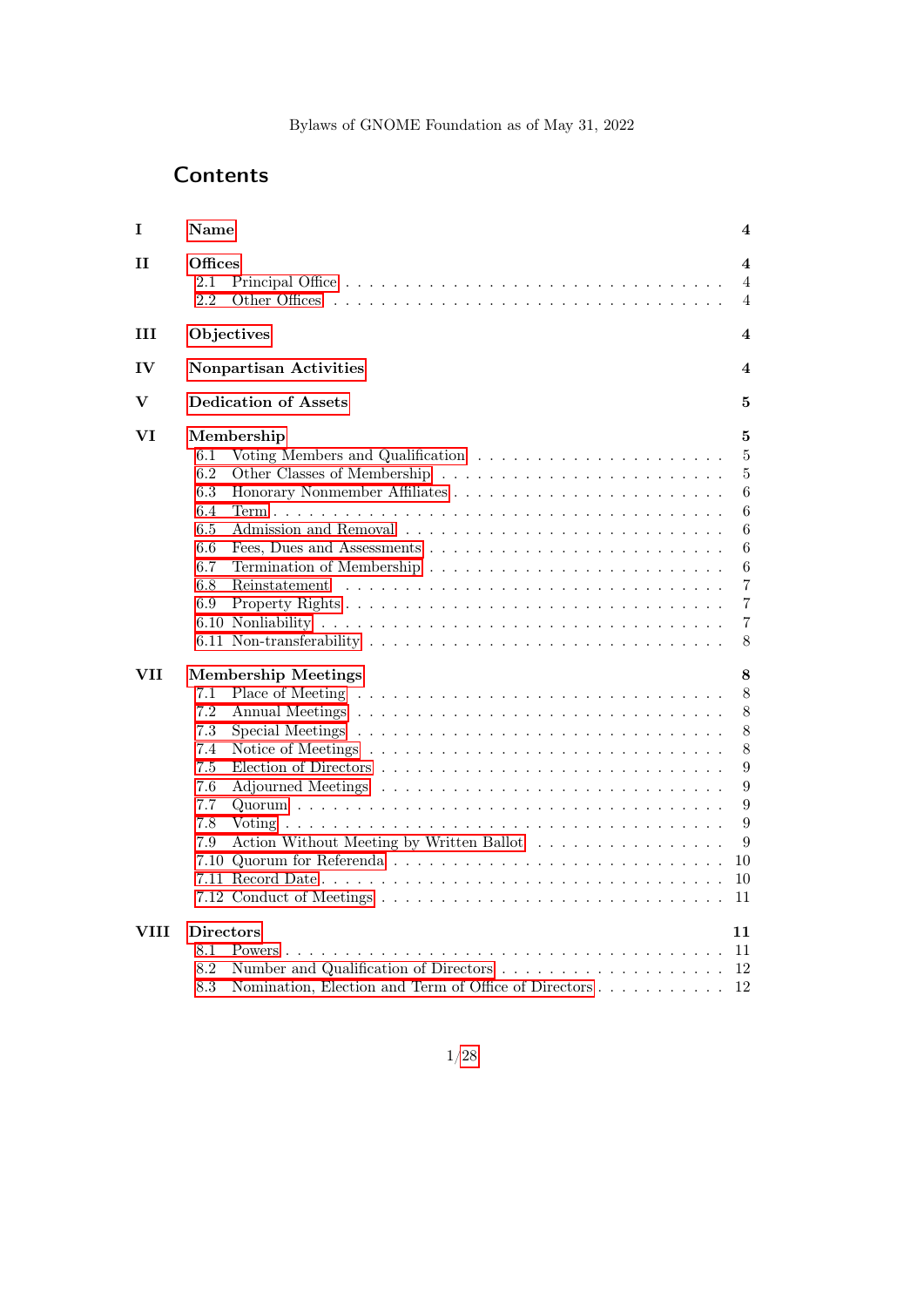|             | 8.4             |                                                                                          |           |
|-------------|-----------------|------------------------------------------------------------------------------------------|-----------|
|             | 8.5             | Place of Meeting; Meetings by Telephone 14                                               |           |
|             | 8.6             | Annual Meeting                                                                           | 15        |
|             | 8.7             |                                                                                          | 15        |
|             | 8.8             | Special Meetings $\ldots \ldots \ldots \ldots \ldots \ldots \ldots \ldots \ldots \ldots$ | 15        |
|             | 8.9             |                                                                                          | 16        |
|             |                 |                                                                                          | 16        |
|             |                 |                                                                                          | 16        |
|             |                 |                                                                                          | 17        |
|             |                 |                                                                                          |           |
|             |                 |                                                                                          |           |
| IX          |                 | Committees                                                                               | 17        |
|             | 9.1             |                                                                                          |           |
|             | 9.2             |                                                                                          | 17        |
|             | 9.3             |                                                                                          | 18        |
|             | 9.4             |                                                                                          | 18        |
|             | 9.5             |                                                                                          | 18        |
|             | 9.6             |                                                                                          |           |
|             | 9.7             |                                                                                          | 18        |
| $\mathbf X$ | <b>Officers</b> |                                                                                          | 19        |
|             |                 | 10.1 Officers                                                                            | 19        |
|             |                 | 10.2 Election and Term of Office                                                         | -19       |
|             |                 |                                                                                          | 19        |
|             |                 |                                                                                          | 19        |
|             |                 |                                                                                          | 20        |
|             |                 |                                                                                          | <b>20</b> |
|             |                 |                                                                                          | <b>20</b> |
|             |                 |                                                                                          | 21        |
|             |                 |                                                                                          |           |
|             |                 |                                                                                          |           |
|             |                 | 10.11 Assistant Treasurers and Assistant Secretaries 22                                  |           |
| XI          |                 | Indemnification of Directors, Officers, Employees and Other Agents                       | 22        |
|             |                 |                                                                                          | 22        |
|             |                 |                                                                                          |           |
|             |                 | 11.3 Actions Brought by Persons Other than the Corporation 23                            |           |
|             |                 | 11.4 Actions Brought by or on Behalf of the Corporation                                  | 23        |
|             |                 | 11.5 Determination of Agent's Good Faith Conduct                                         | 23        |
|             |                 | 11.6 Limitations                                                                         | 24        |
|             |                 |                                                                                          | 24        |
|             |                 | 11.8 Contractual Rights of Non-Directors and Non-Officers                                | 25        |
|             |                 |                                                                                          | 25        |
|             |                 | 11.10<br>Fiduciaries of Corporate Employee Benefit Plan                                  | 25        |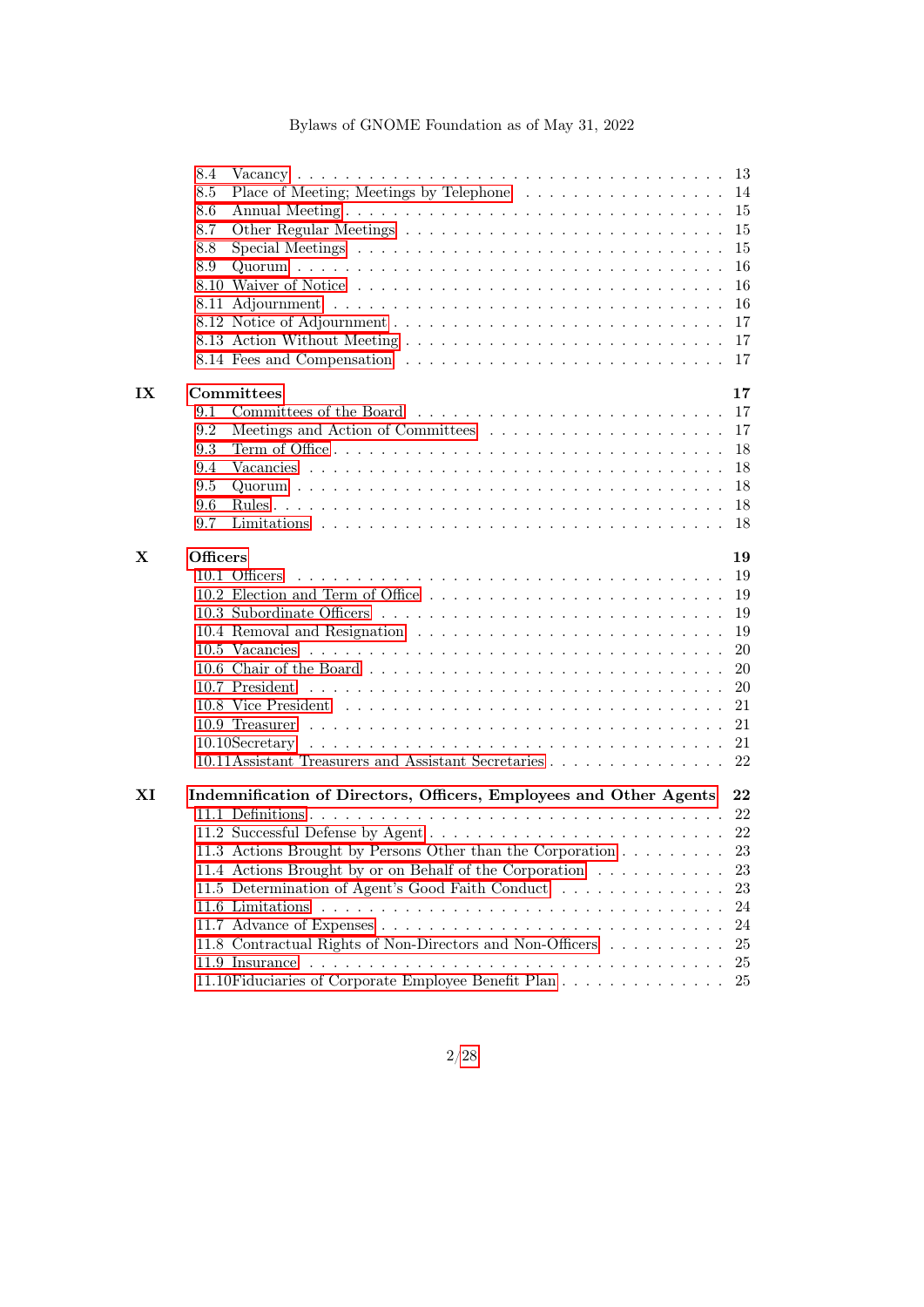| XII                     | Records and Reports                                           | 25 |  |
|-------------------------|---------------------------------------------------------------|----|--|
|                         | 12.1 Maintenance and Inspection of Articles and Bylaws 25     |    |  |
|                         | 12.2 Maintenance and Inspection of Other Corporate Records 25 |    |  |
| XIII                    | <b>Inspection by Directors</b>                                | 26 |  |
|                         |                                                               | 26 |  |
| XIV                     | Contracts, Checks and Gifts                                   | 26 |  |
|                         |                                                               |    |  |
|                         |                                                               |    |  |
|                         |                                                               |    |  |
| $\mathbf{X} \mathbf{V}$ | <b>Fiscal Year</b>                                            | 27 |  |
| <b>XVI</b>              | <b>Construction and Definition</b>                            | 27 |  |
|                         | <b>XVII</b> Amendments                                        | 27 |  |
|                         | <b>XVIII Miscellaneous Provisions</b>                         |    |  |
|                         | 18.1 Representation of Shares of Other Corporations 28        |    |  |
|                         |                                                               |    |  |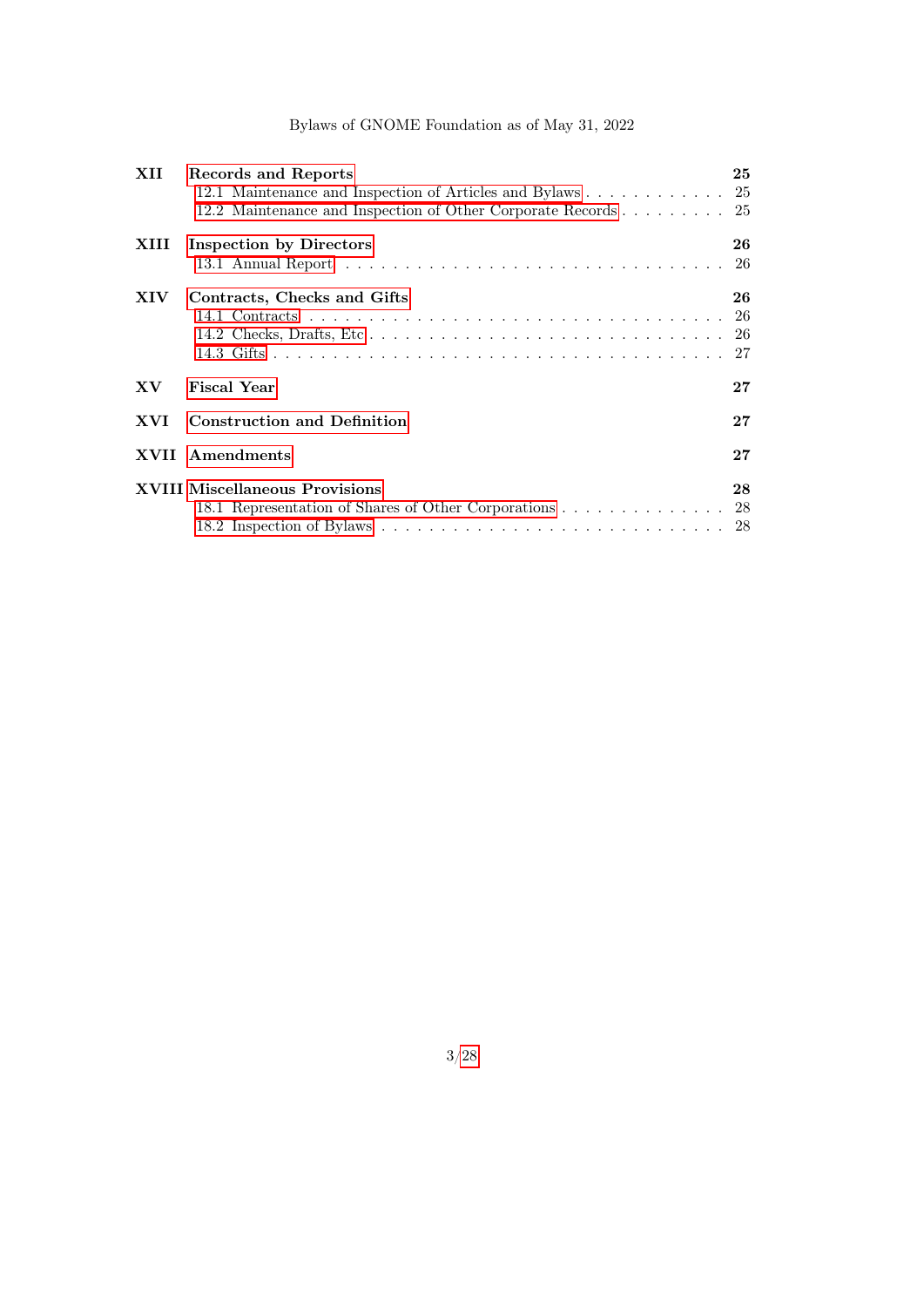# BYLAWS OF GNOME FOUNDATION

Initially Adopted on March 16, 2001. As Amended on April 5, 2002. As Amended on November 11, 2005. As Amended on October 22, 2007. As Amended on October 31, 2012. As Amended on August 24, 2019. As Amended on May 31, 2022.

# <span id="page-3-0"></span>ARTICLE I: NAME

The name of the Corporation shall be GNOME Foundation (the "Corporation"), a California Nonprofit Public Benefit Corporation.

# <span id="page-3-1"></span>ARTICLE II: OFFICES

#### <span id="page-3-2"></span>Section 2.1: Principal Office

The principal office for the transaction of business of the Corporation shall be determined and may be changed from time to time by the Board of Directors (the "Board").

#### <span id="page-3-3"></span>Section 2.2: Other Offices

The Board may at any time establish branch or subordinate offices at any place or places where the Corporation is qualified to do business.

# <span id="page-3-4"></span>ARTICLE III: OBJECTIVES

The objectives of the Corporation shall be as stated in the Articles of Incorporation. Specifically, the objectives shall include charitable and educational purposes within the meaning of Section  $501(c)(3)$  of the Internal Revenue Code of 1986, as amended (the "Internal Revenue Code"), or the corresponding provision of any future United States internal revenue law.

# <span id="page-3-5"></span>ARTICLE IV: NONPARTISAN ACTIVITIES

The Corporation has been formed under the California Nonprofit Public Benefit Corporation Law (the "CNPBCL") for the purposes described above, and it shall be nonprofit and nonpartisan. No substantial part of the activities of the Corporation shall consist of lobbying or propaganda, or otherwise attempting to influence legislation, except as provided in Section 501(h) of the Internal Revenue Code, and the Corporation shall not participate or intervene in (including publishing or distributing statements) any political campaign on behalf of any candidate for public office except as provided in Section 501(h) of the Internal Revenue Code.

<span id="page-3-6"></span>The Corporation shall not, except in an insubstantial degree, engage in any activities or exercise any powers that are not in furtherance of the purposes described above.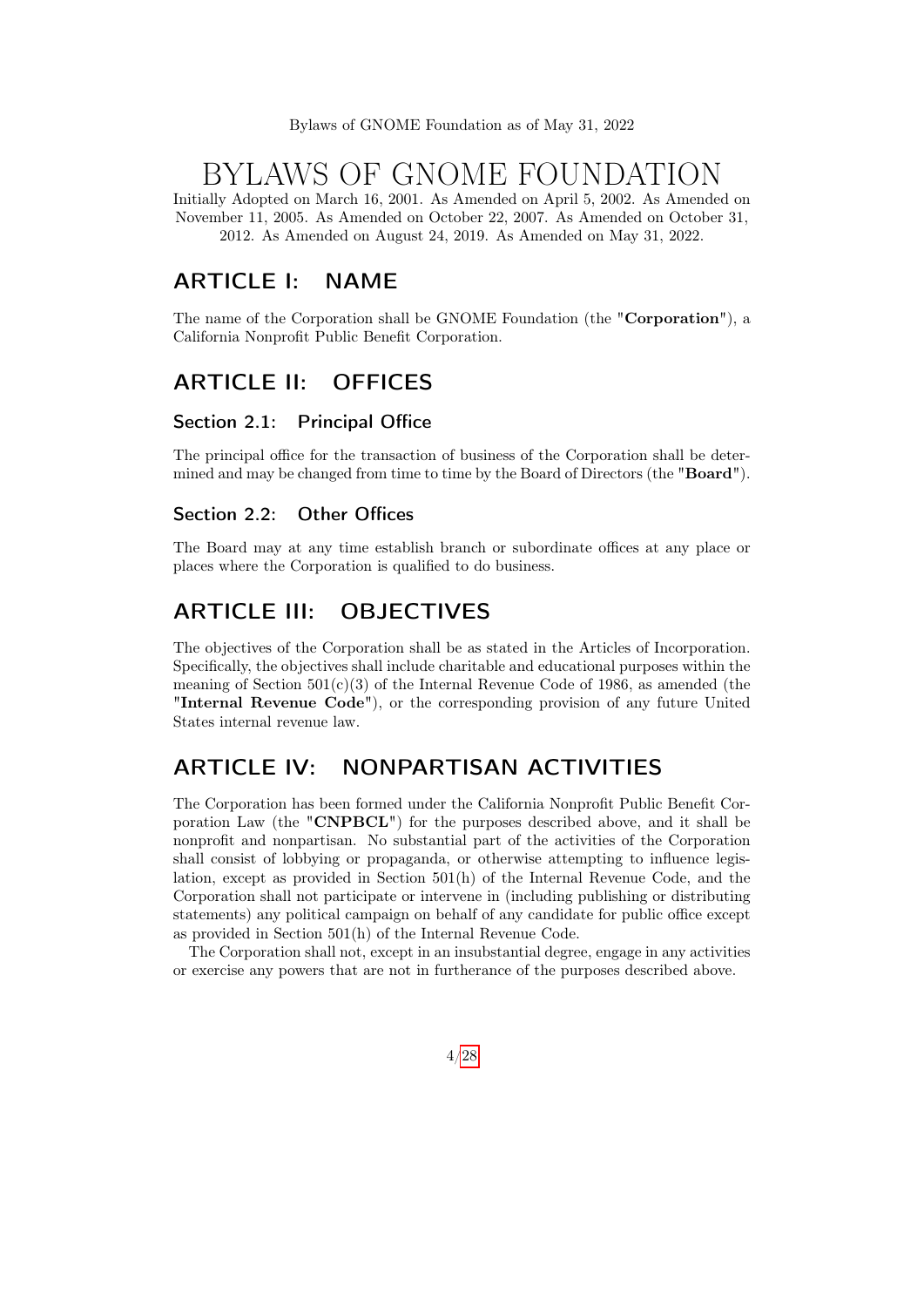# ARTICLE V: DEDICATION OF ASSETS

The properties and assets of the Corporation are irrevocably dedicated to charitable and educational purposes meeting the requirements for exemption provided by Section 214 of the California Revenue and Taxation Code. No part of the net income or assets of the Corporation, on dissolution or otherwise, shall inure to the benefit of any private person or individual, or any member or Director of the Corporation. On liquidation or dissolution of the Corporation, all properties and assets and obligations shall be distributed and paid over to a nonprofit fund, foundation or Corporation which is organized and operated exclusively for charitable and educational purposes meeting the requirements for exemption provided by Section 214 of the California Revenue and Taxation Code, and which has established its tax-exempt status under Section  $501(c)(3)$  of the Internal Revenue Code.

## <span id="page-4-0"></span>ARTICLE VI: MEMBERSHIP

#### <span id="page-4-1"></span>Section 6.1: Voting Members and Qualification

Initially, there shall be one class of voting members of the Corporation. Membership will be determined on a case-by-case basis, at the sole discretion of the Board and Membership Committee. Any contributor to GNOME shall be eligible for membership. A "contributor" shall be defined as any individual who has contributed to a non-trivial improvement of the GNOME Project, such as code, documentation, translations, maintenance of project-wide resources, or other non-trivial activities which benefit the GNOME Project. Large amounts of advocacy or bug reporting may qualify one as a contributor, provided that such contributions are significantly above the level expected of an ordinary user. Contributions made in the course of employment will be considered and will be ascribed to the individuals involved, rather than accruing to all employees of a "contributing" corporation.

### <span id="page-4-2"></span>Section 6.2: Other Classes of Membership

The Board may, from time to time, establish another class or classes of members, with or without voting rights. The privileges, rights and duties of such other class or classes of members shall be as provided by the Board, subject to the terms of the Bylaws, as amended from time to time. The Board may thereby confer some or all of the rights of the members upon any person or persons.

If such person or persons do not have the right to vote for either:

- 1. the election of a Director or Directors, on a disposition of all or substantially all of the assets of this corporation, on a merger, on a dissolution or
- 2. the selection of delegates who possess any such voting rights or
- 3. changes to the corporation's Articles of Incorporation or Bylaws,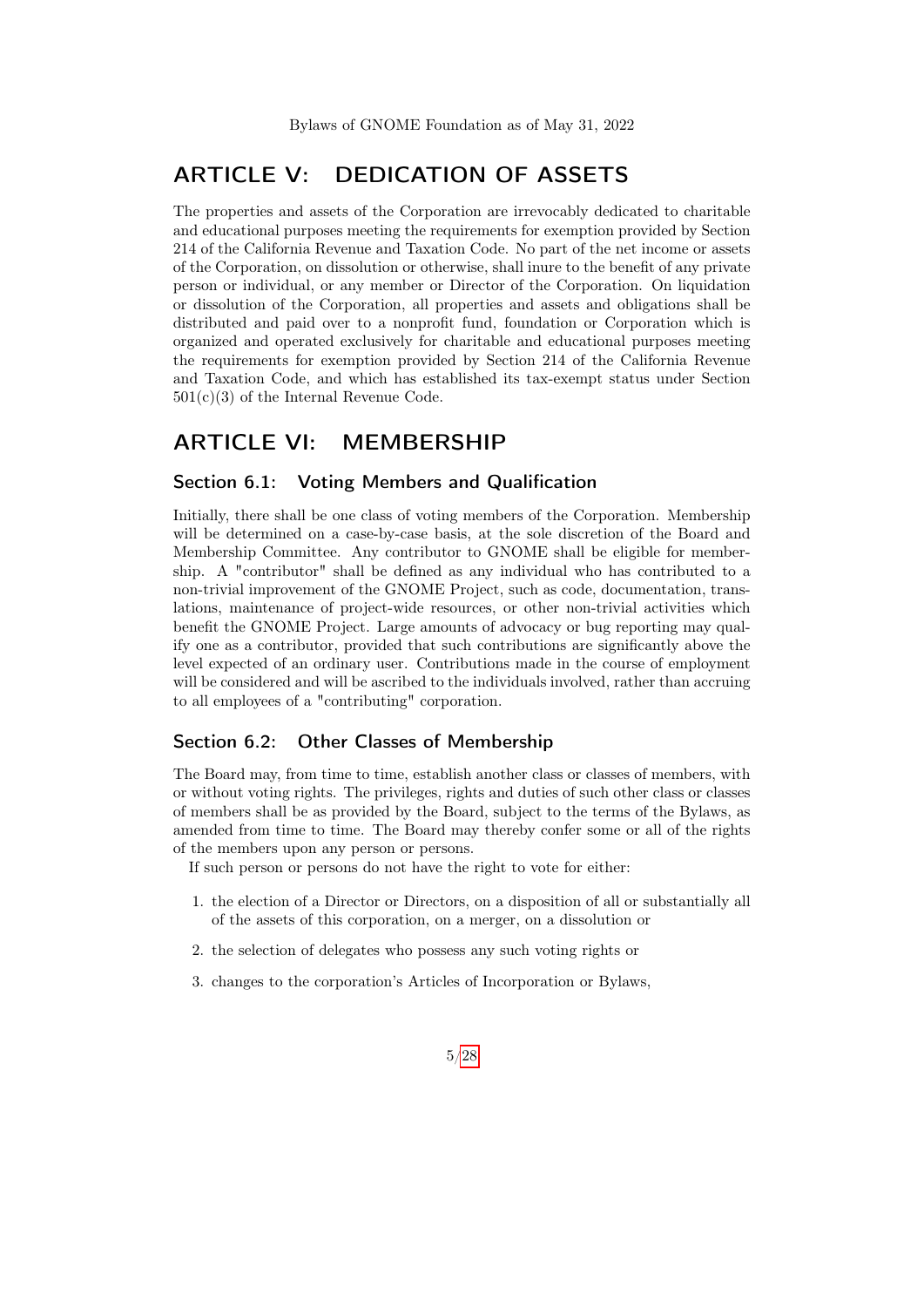such person shall not be a member within the meaning of Section 5056 of the Nonprofit Corporation Law of the State of California.

#### <span id="page-5-0"></span>Section 6.3: Honorary Nonmember Affiliates

The Directors may designate certain persons or groups of persons as sponsors, benefactors, contributors, advisors or friends of the Corporation or such other title as they deem appropriate. Such persons shall serve in an honorary capacity and, except as otherwise determined by the Board, shall in such capacity have no right to notice of or to vote at any meeting, shall not be considered for purposes of establishing a quorum, and shall have no other rights or responsibilities.

#### <span id="page-5-1"></span>Section 6.4: Term

<span id="page-5-2"></span>The term of membership shall be two (2) years.

#### Section 6.5: Admission and Removal

Admission or removal from membership shall be by the vote of a majority of the Directors then in office.

#### <span id="page-5-3"></span>Section 6.6: Fees, Dues and Assessments

The Board may determine from time to time an initial membership fee, and set such other fees, dues and assessments for membership in the corporation as the Board, in its discretion, from time to time determines.

#### <span id="page-5-4"></span>Section 6.7: Termination of Membership

The membership of any member shall terminate upon the occurrence of any one or more of the following:

- 1. Resignation. Any member may resign from the Corporation in writing filed with the Secretary of the Corporation. Such resignation shall become effective upon receipt thereof.
- 2. Expiration and Disqualification. A membership issued for a period of time shall expire when such period of time has elapsed unless the membership is renewed. In the case of membership classifications for which qualification requirements are established, membership of a member shall terminate upon the determination of the Board or Membership Committee that the member no longer meets the qualification requirements for membership in the Corporation.
- 3. Removal or Suspension. Membership shall terminate upon the determination of the Board or Membership Committee after a hearing duly held in accordance with this Section 6.7.3, that the member has failed in a material respect to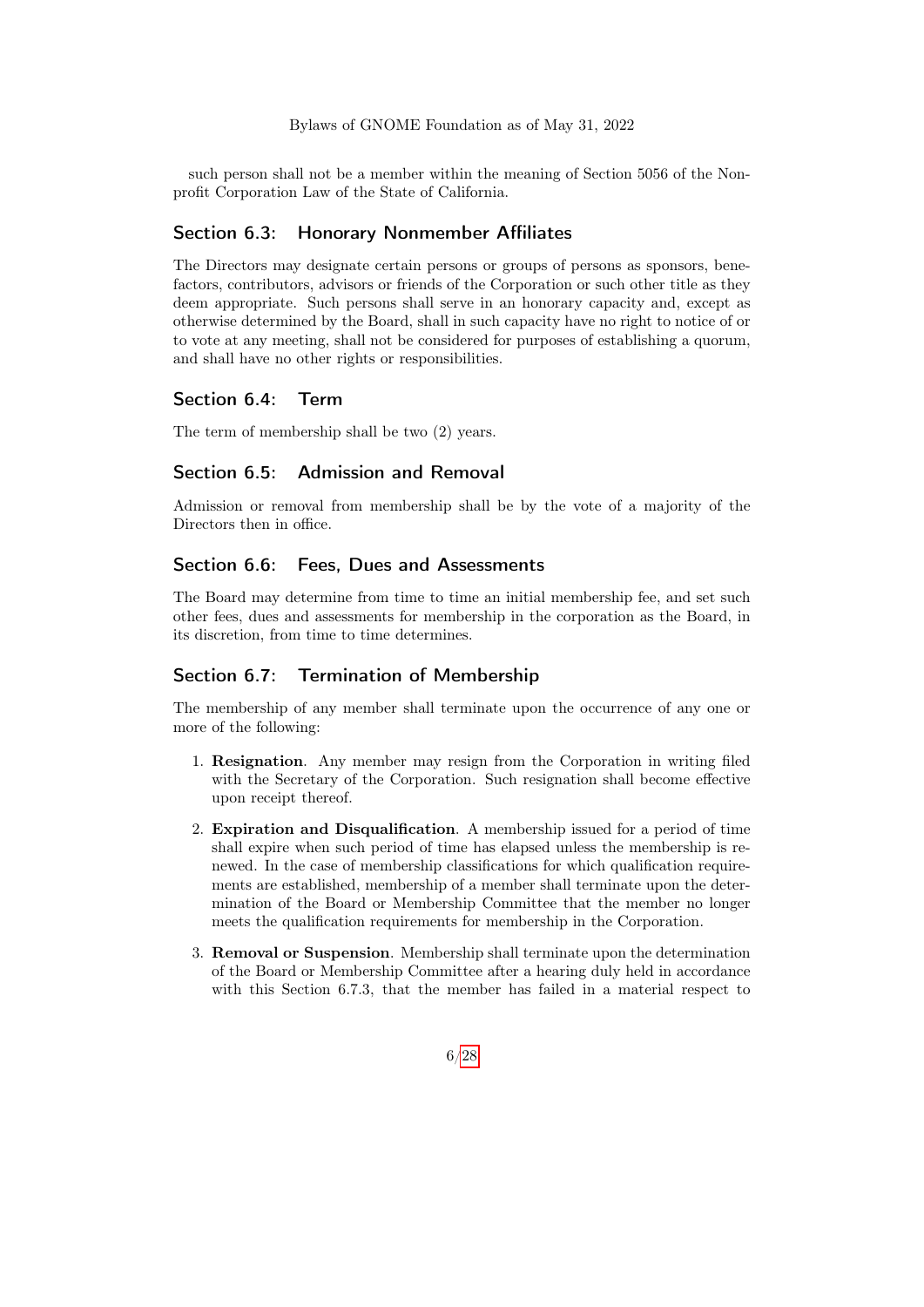observe the rules of conduct promulgated from time to time by the Board and applicable to members, or otherwise has failed in some material respect to merit continued membership privileges in the Corporation. In the event of a removal or suspension of a member, the following procedures shall be implemented:

- a) A notice shall be sent by electronic mail and prepaid, first-class, certified or registered mail to the most recent address of the member, if known to the Corporation, setting forth the removal or suspension and the reason for that removal or suspension. Such notice shall be sent at least fifteen (15) days before the proposed effective date of the removal or suspension.
- b) The member being expelled or suspended shall be given an opportunity to be heard, either orally or in writing, at a hearing to be held no fewer than five (5) days before the removal. The hearing shall be held by the Board or Membership Committee. Any such hearing may be held by conference telephone or similar communications equipment, so long as all participants in the hearing can hear one another. The notice to the member of their proposed removal or suspension shall state that such member is entitled, upon request, to such hearing, shall state that a date, time and place of hearing will be established upon receipt of such a request, and shall state, that in the absence of such request, the effective date of the proposed suspension or removal.
- c) Following the hearing, the Board, or Membership committee, as the case may be, shall decide whether the member should in fact be expelled, suspended, or sanctioned in some other way. The decision of the Board or Membership Committee, as the case may be, shall be final, subject to any challenge brought pursuant to this section.
- d) A member may bring an action challenging a removal or suspension of membership, including any claim alleging defective notice, within one year after the date of the removal or suspension.

### <span id="page-6-0"></span>Section 6.8: Reinstatement

<span id="page-6-1"></span>Suspended or expelled members may be reinstated at the discretion of the Board.

### Section 6.9: Property Rights

No member shall have any right or interest in any of the property or assets of this Corporation.

### <span id="page-6-2"></span>Section 6.10: Nonliability

<span id="page-6-3"></span>No member shall be personally liable for the debts, liabilities, or obligations of this Corporation.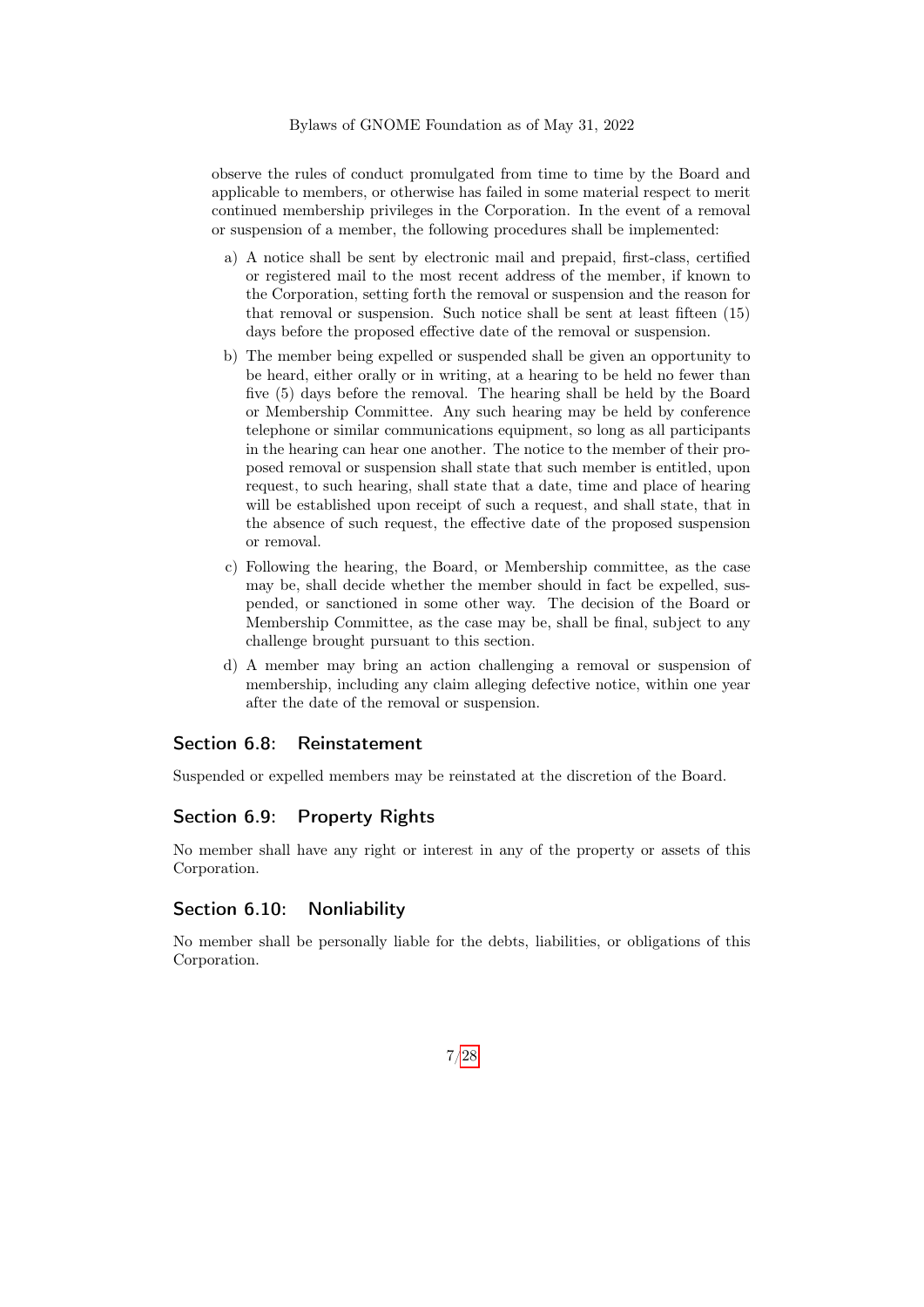#### Section 6.11: Non-transferability

No member may transfer for value or otherwise a membership or any right arising therefrom, and all rights of membership shall cease upon the member's death or dissolution of this Corporation.

# <span id="page-7-0"></span>ARTICLE VII: MEMBERSHIP MEETINGS

### <span id="page-7-1"></span>Section 7.1: Place of Meeting

All meetings of members shall be held either at the principal office of the Corporation or at any other place within or without the State of California, which may be designated by the Board pursuant to the authority hereinafter granted to the said Board, or by the written consent of all members entitled to vote thereat, given either before or after the meeting and filed with the Secretary of the Corporation.

#### <span id="page-7-2"></span>Section 7.2: Annual Meetings

The annual meetings of members of the Corporation shall be held at any time and place determined by the resolution of the Board. Directors may be elected and other proper business may be transacted at the annual meeting of members.

### <span id="page-7-3"></span>Section 7.3: Special Meetings

Special meetings of members, for any lawful purpose, may be called at any time by the President or by the Board. Furthermore, special meetings of the members for any lawful purpose may be called by, upon request in writing by at least ten percent of the membership, or at least five percent of the membership in accordance with Article XVI, stating the business to be transacted at the special meeting, mailed to the principal office of the Corporation, or delivered to the Chair of the Board, the President, the Vice President or Secretary. It shall be the duty of the President to cause notice to be given, within seven (7) days from receipt of such a request, to be held no more than twenty (20) days after the receipt of such a request.

#### <span id="page-7-4"></span>Section 7.4: Notice of Meetings

A notice of each annual meeting, and special meeting shall be given by the President or, in case of their failure or refusal, by any other officer or any Director; shall specify the place, time, day and hour of the meeting or the date on which the ballot shall be returned, if applicable; and in the case of special meetings, the nature of the business to be transacted thereat. Such notice shall be given in writing to every member of the Corporation who, on the record date for notice of the meeting, is entitled to vote thereat. Such notice shall be given either personally or by sending a copy thereof by first-class mail or by telephone communication, including a voice messaging system or other system or technology designed to record and communicate messages, telegraph,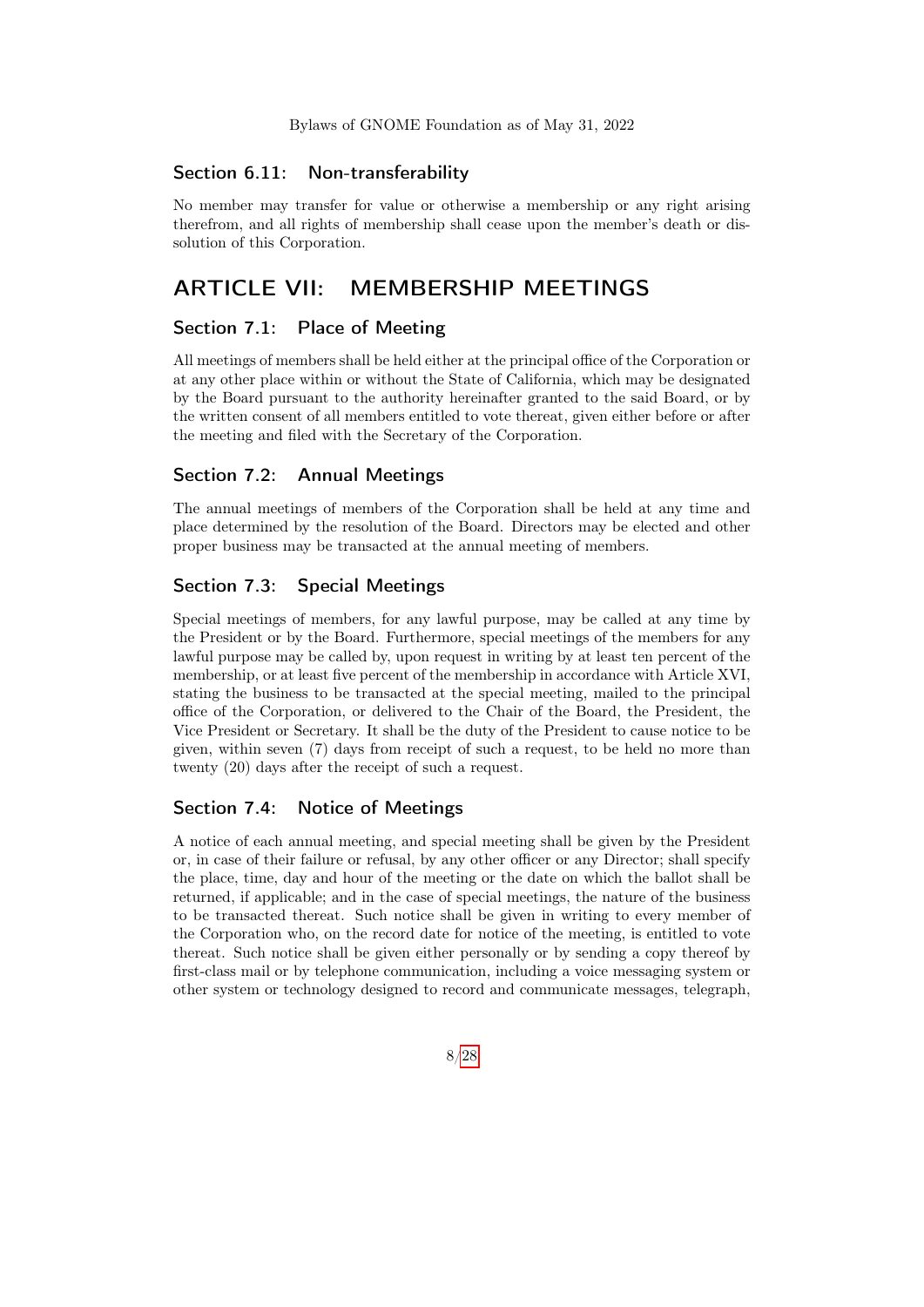facsimile, electronic mail, or other electronic means, either directly to the member or to a person at the member's office who would reasonably be expected to communicate such notice promptly to the member at least thirty (30) days prior to the date fixed for such meeting in the case of an annual meeting and at least ten (10) days in the case of all other meetings.

### <span id="page-8-0"></span>Section 7.5: Election of Directors

Directors may be elected at the annual meeting as described herein or otherwise by eletronic mail and electronic voting. Notice of such electronic mail or electronic voting shall be given by the President or by anyone duly appointed with the authority to do so by the Directors in accordance with Section 8.3. Such notice shall be sent promptly to the membership at least thirty (30) days prior to the last day on which votes may be submitted.

## <span id="page-8-1"></span>Section 7.6: Adjourned Meetings

Any members' meeting, annual or special, whether or not a quorum is present, may be adjourned from time to time by the vote of a majority of the members, but in the absence of a quorum no other business may be transacted at any such meeting. No meeting may be adjourned for more than forty-five (45) days. It shall not be necessary to give any such notice of the time and place of the adjourned meeting or of the business to be transacted thereat, other than by an announcement at the meeting at which such adjournment is taken. If after the adjournment a new record date is fixed for notice or voting, a notice of the adjourned meeting shall be given to each member who, on the record date for notice of the meeting, is entitled to vote at the meeting.

### <span id="page-8-2"></span>Section 7.7: Quorum

At any meeting of the members, those attending in person shall constitute a quorum, except when a larger quorum is required by law, by the Articles of Organization or by these Bylaws.

#### <span id="page-8-3"></span>Section 7.8: Voting

Each voting member in good standing is entitled to one vote on each matter submitted to a vote of the members. Voting shall be by voice vote, unless the Chair of the meeting at which such vote takes place directs such voting to be by ballot. No single vote shall be split into fractional votes.

### <span id="page-8-4"></span>Section 7.9: Action Without Meeting by Written Ballot

Any action which may be taken at any regular or special meeting of members may be taken without a meeting if the Corporation distributes a written ballot to every member entitled to vote on the matter. Such ballot shall set forth the proposed action,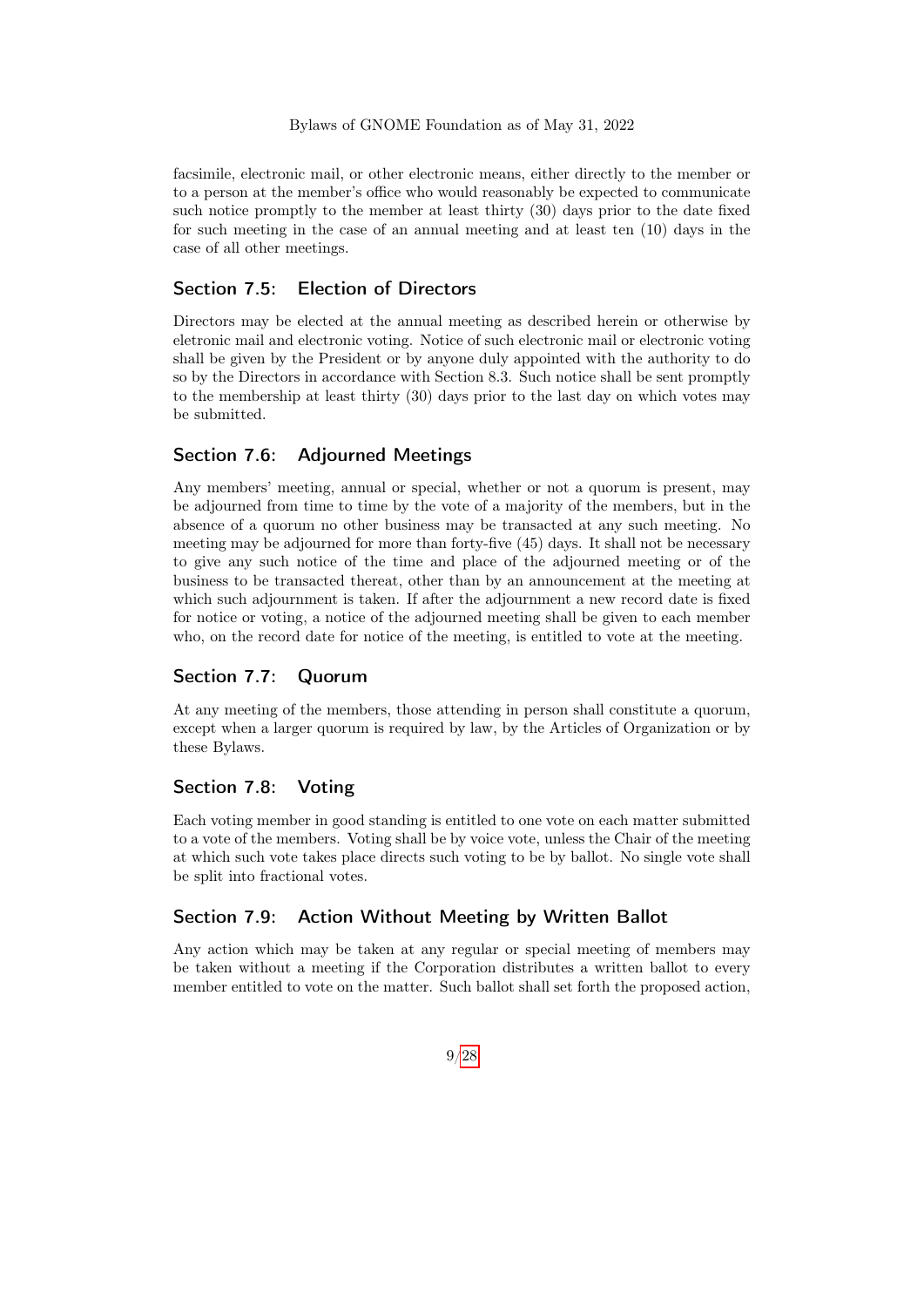provide an opportunity to specify approval or disapproval of any proposal, and provide a reasonable time within which to return the ballot to the corporation. Approval by written ballot shall be valid only when the number of votes cast by ballot within the time period specified equals or exceeds a quorum of the members, and the number of approvals equals or exceeds the number of votes that would be required to approve at a meeting at which the total number of votes cast was the same as the number of votes cast by ballot.

### <span id="page-9-0"></span>Section 7.10: Quorum for Referenda

Any member of the Corporation may propose a referendum. Such request for a referendum must be endorsed by 10% of the Membership. The overall referendum process shall be conducted by the Membership and Elections Committee, as authorized by the Directors pursuant to Article IX.

#### <span id="page-9-1"></span>Section 7.11: Record Date

The Board may fix, in advance, a record date for the purpose of determining the members entitled to notice of and to vote at any meeting of members, give consent to corporate action in writing without a meeting, receive any report, receive any allotment of rights, or exercise rights in respect to any change in membership rights or liabilities. Only members of record on the record date are entitled to notice of and to vote at any such meeting, give consent without a meeting, receive any reports, receive allotment of rights, or exercise the rights, as the case may be, notwithstanding any transfer of memberships on the books of the corporation after the record date, except as otherwise provided in the Articles of Incorporation or these Bylaws. The Board shall fix, in advance, record dates as follows:

- 1. Notice. The record date for determination of the members entitled to notice of any meeting of members shall not be more than ninety (90) nor less than ten (10) days before the date of the meeting. If no record date is fixed, members at the close of business on the business day preceding the day on which notice is given or, if notice is waived, at the close of business on the business day preceding the day on which the meeting is held are entitled to notice of a meeting of members shall apply to any adjournment of the meeting unless the Board fixes a new record date for the adjourned meeting.
- 2. Vote. The record date for the purpose of determining the members entitled to vote at a meeting of members shall not be more than sixty (60) days before the date of the meeting. Such record date shall also apply in the case of an adjournment of the meeting unless the Board fixes a new record date for the adjourned meeting. If no record date is fixed, members on the day of the meeting who are otherwise eligible to vote are entitled to vote at the meeting of members or, in the case of an adjourned meeting, members on the day of the adjourned meeting who are otherwise eligible to vote are entitled to vote at the adjourned meeting of members.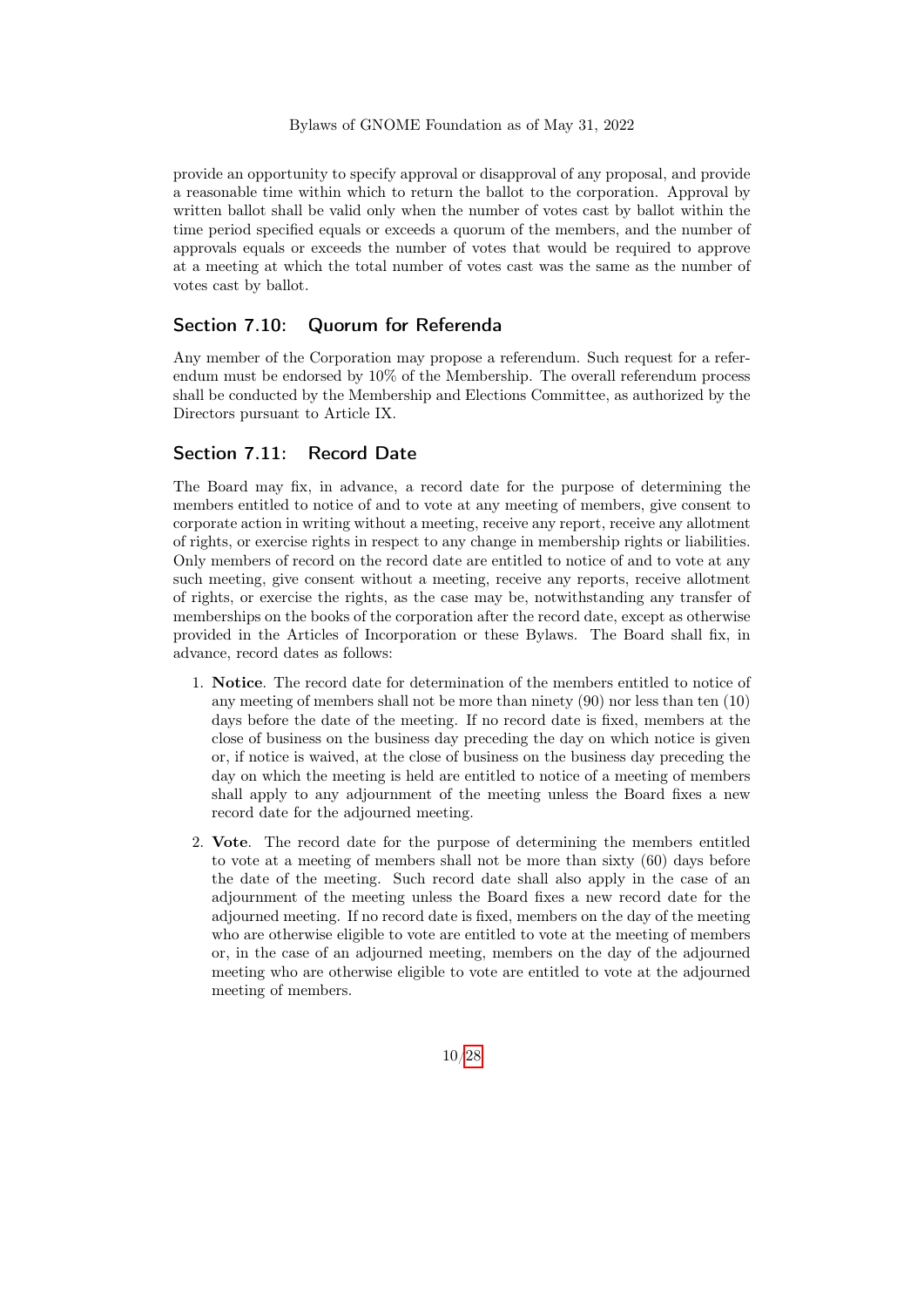3. Written Ballots. The record date for the purpose of determining members entitled to cast written ballots shall not be more than sixty (60) days before the day on which the first written ballot is mailed or solicited. If no record date is fixed, members on the day of the first written ballot is mailed or solicited who are otherwise eligible to vote are entitled to cast written ballots.

#### <span id="page-10-0"></span>Section 7.12: Conduct of Meetings

Meetings of members shall be presided over by the President of the Corporation, or in their absence, by the Chair of the Corporation, or in their absence, by a Chair chosen by a majority of the members present. The Secretary of the Corporation shall act as the secretary of all meetings of members, provided that in their absence the presiding officer shall appoint another member to act as Acting Secretary of the meeting.

## <span id="page-10-1"></span>ARTICLE VIII: DIRECTORS

#### <span id="page-10-2"></span>Section 8.1: Powers

- 1. General corporate powers. Subject to the provisions of the CNPBCL and any other applicable laws, the business and affairs of the Corporation shall be managed, and all corporate powers shall be exercised, by or under the direction of the Board.
- <span id="page-10-3"></span>2. Specific powers. Without prejudice to these general powers, and subject to the same limitations, the Board shall have power to:
	- a) Select and remove all officers, agents and employees of the Corporation; prescribe any powers and duties for them that are consistent with law, with the Articles of Incorporation and with these bylaws; and fix their compensation.
	- b) Change the principal executive office or the principal business office from one location to another; cause the Corporation to be qualified to do business in any other state, territory, dependency or country and conduct business within or outside the State of California; and designate any place within or outside the State of California for the holding of any members' meeting or meetings, including annual meetings.
	- c) Adopt, make and use a corporate seal and alter the form of the seal.
	- d) Borrow money and incur indebtedness on behalf of the Corporation and cause to be executed and delivered for the Corporation's purposes, in the corporate name, promissory notes, bonds, debentures, deeds of trust, mortgages, pledges, hypothecations and other evidences of debt and securities.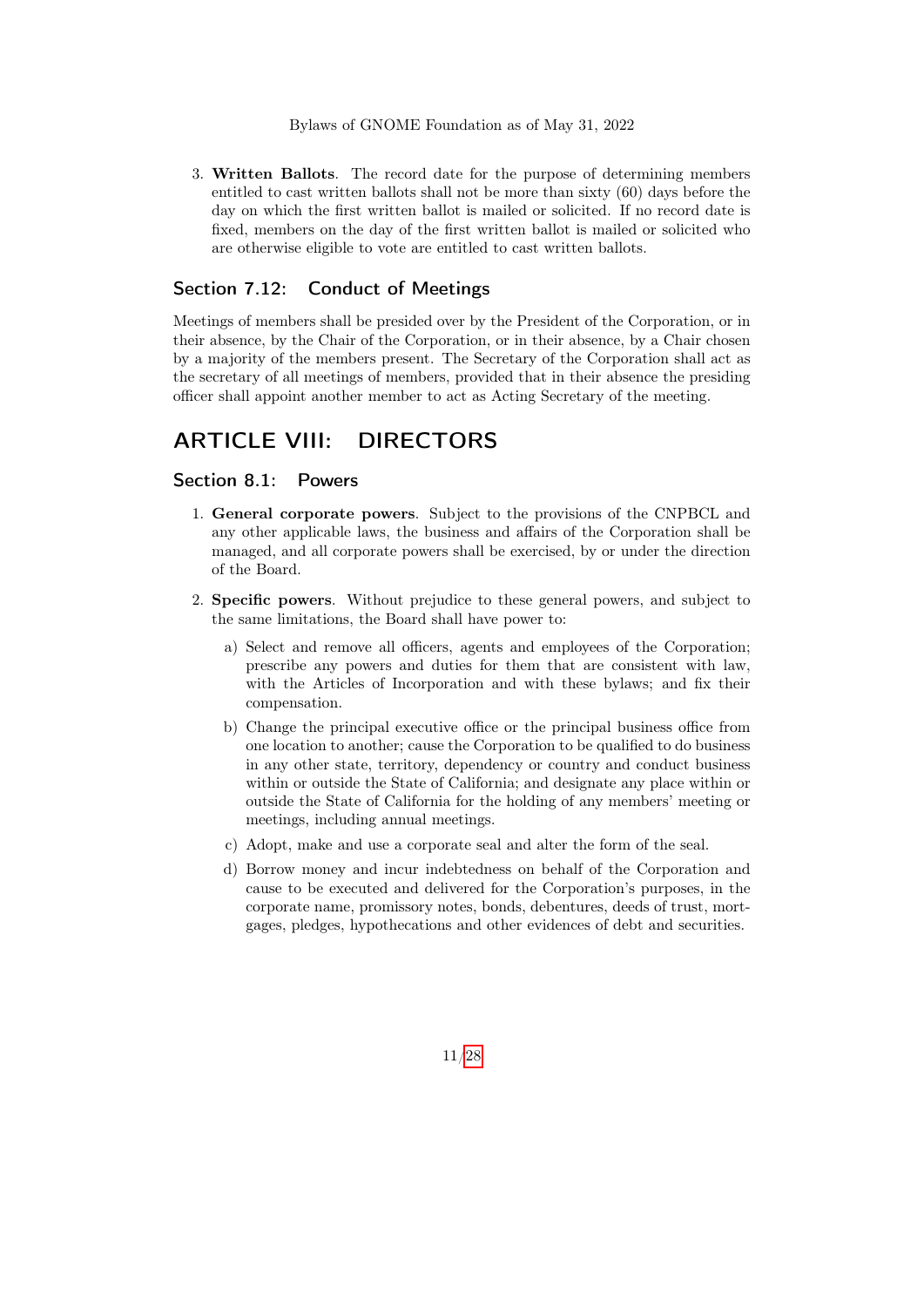#### Section 8.2: Number and Qualification of Directors

- 1. The Directors shall fix their number at an annual meeting. At any special or regular meeting, the Directors then in office may increase the number of Directors and elect new Directors to complete the number so fixed; or they may decrease the number of Directors, but only to eliminate vacancies existing by reason of the death, resignation, removal or disqualification of one or more Directors.
- 2. The number of Directors on October 31, 2012 is seven (7).
- 3. No organization, corporation or similar entity, or any affiliate thereof, shall hold, directly or indirectly, more than 40% of the Board seats, regardless of election results. In the event that any election of directors results in a single entity representing greater than 40% of the Board, than the nominee representing that entity receiving the least number of votes, shall be replaced by the nominee receiving the greatest number of votes who was not elected to the Board. In the event that the resignation or removal of a director results in a single entity representing greater than 40% of the Board, the Board shall as soon as practicable, appoint a new director not representing that entity to serve until the next election of directors. For the purposes of this section, "affiliate" shall mean representatives who are employees, officers, or members of the Board of Directors of an entity; who have a significant consulting relationship with an entity; or who own at least 1% of the equity or debt, or derivatives thereof, of an entity.
- 4. Directors who are not Members at the time of their election or appointment may not hold more than 30% of the Board seats, regardless of election results. In the event that any election of directors results in greater than 30% of the Board being such non-Member directors, the non-Member director receiving the least number of votes shall be replaced by the Member nominee receiving the greatest number of votes who was not elected to the Board.

#### <span id="page-11-0"></span>Section 8.3: Nomination, Election and Term of Office of Directors

- 1. For the purpose of staggering the Directors' terms of office with one-half (1/2) of the Board of Directors eligible for election or replacement every two (2) years, the Board of Directors shall divide the Directors serving at the time of the adoption of these bylaws, and any additional Directors appointed at such time, into two (2) classes as nearly equal in number as possible, as follows:
	- a) For the initial terms after the adoption of these Amended and Restated Bylaws, each such class shall be appointed to a term of one (1) or two (2) years
	- b) At the conclusion of such initial terms set forth in Section 8.3.1(a) of these bylaws, each Director's subsequent term (and for each subsequent term thereafter) shall be for a period of two (2) years and until the election and qualification of a successor, or until such Director's death, resignation, or removal.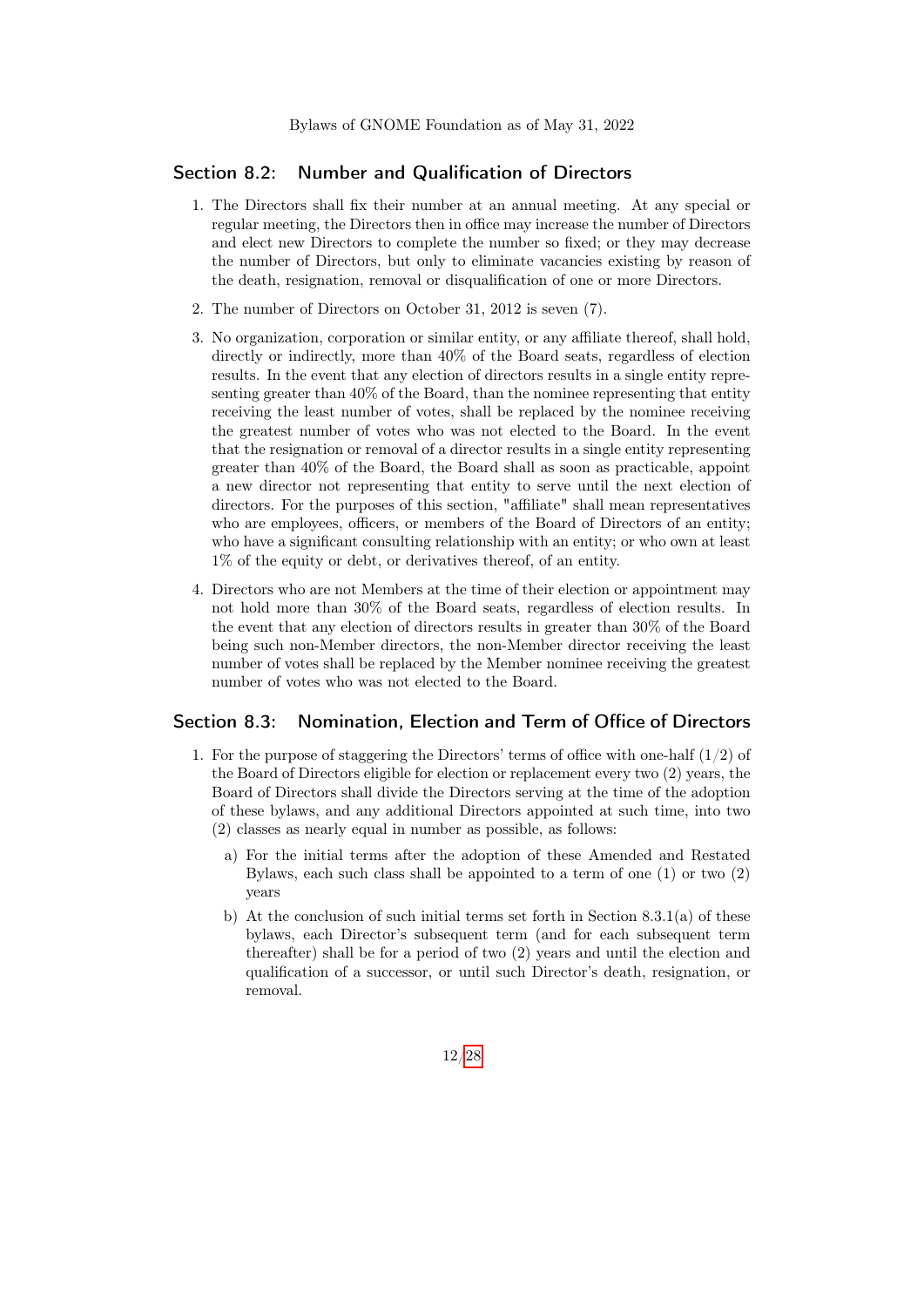- c) In the event of an increase or decrease in the number of Directors, additional Directors may be elected to terms of one  $(1)$  or two  $(2)$  years as may be necessary to maintain equality in numbers among classes of Directors.
- 2. A person intending to stand for election as a Director must nominate themselves in writing, and their nomination must be seconded in writing by at least one voting Member in good standing in order for their candidacy to be valid. Candidates who are not Members at the time of nomination must be seconded by 5% of, up to a maximum of five (5), voting Members in good standing. Candidates for election may not second anyone else's nomination to stand in the same election.
- 3. Directors shall be elected by the membership in accordance with the rules set forth by the Membership and Elections Committee.
- 4. Each Director shall serve until their successor is duly elected and qualified or until their earlier death, resignation or removal. No reduction of the authorized number of Directors shall have the effect of removing any Director before that Director's term of office expires.

#### <span id="page-12-0"></span>Section 8.4: Vacancy

- 1. Events causing vacancy. A vacancy or vacancies in the Board shall be deemed to exist on the occurrence of the following:
	- a) The death, resignation or removal of any Director.
	- b) The declaration by resolution of the Board of a vacancy of the office of a Director who has been declared of unsound mind by an order of court or convicted of a felony or has been found by final order or judgment of any court to have breached a duty under Article 3 of Chapter 2 of the CNPBCL.
	- c) The increase of the authorized number of Directors.
- 2. Resignations. Except as provided in this paragraph, any Director may resign, which resignation shall be effective on giving written notice to the Chair of the Board, the president, the secretary or the Board of Directors, unless the notice specifies a later time for the resignation to become effective. If the resignation of a Director is effective at a future time, the Board of Directors may elect a successor to take office when the resignation becomes effective. No Director may resign when the Corporation would then be left without a duly elected Director or Directors in charge of its affairs.
- 3. Removals. A Director may be removed for cause. In the event such removal, the following procedures shall be implemented:
	- a) A notice shall be sent by electronic mail and by prepaid, first-class, certified or registered mail to the most recent address of the member, if known by the Corporation, setting forth the removal and the reason for that removal.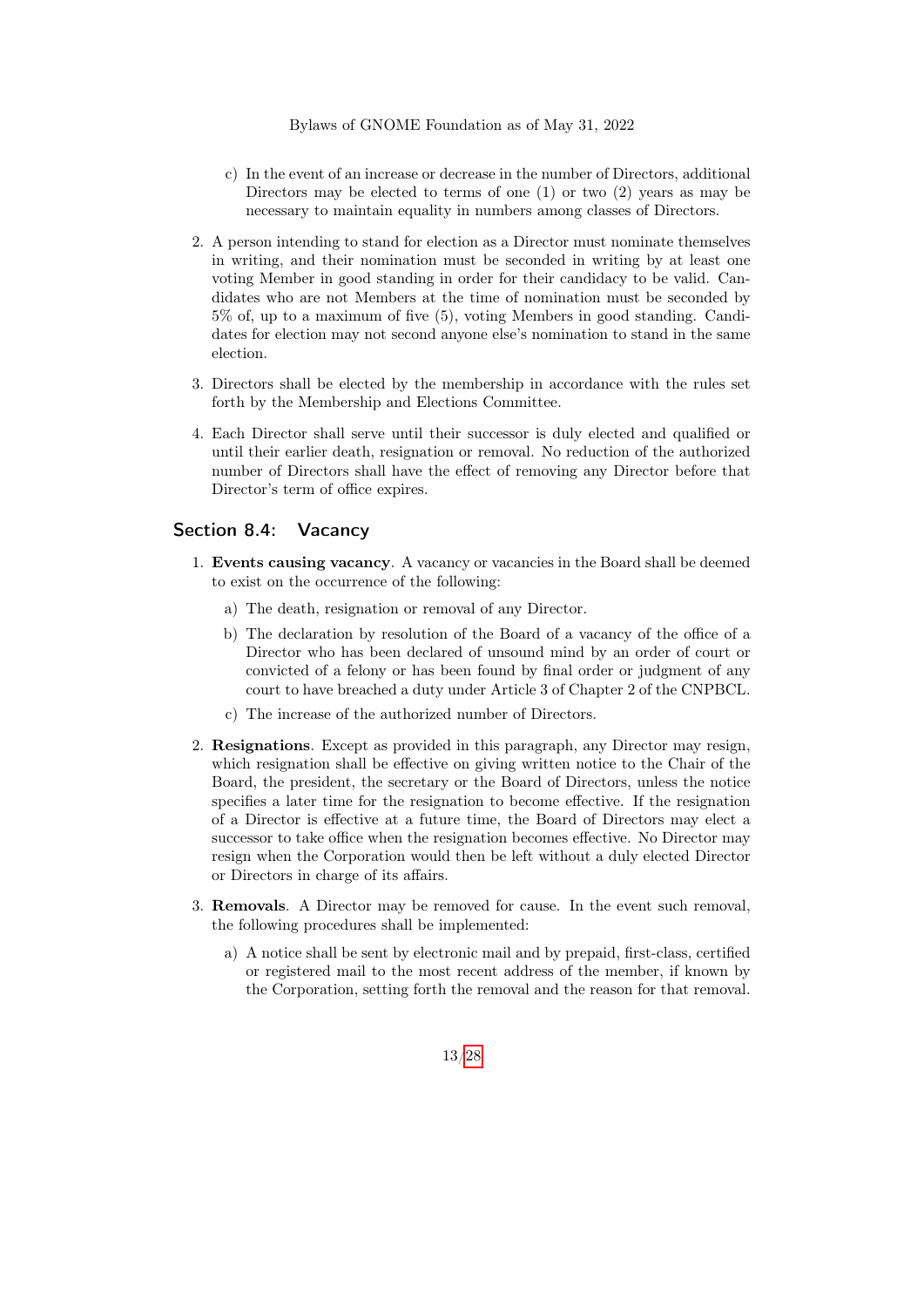Such notice shall be sent at least seven (7) days before the proposed effective date of the removal.

- b) The Director being removed shall be given an opportunity to be heard, either orally or in writing, at a hearing to be held no fewer than five (5) days before the removal. The hearing shall be held by the Board. The notice to the Director of their proposed removal shall state that such member is entitled, upon request, to such hearing, shall state that a date, time and place of hearing will be established upon receipt of such a request, and shall state, that in the absence of such request, the effective date of the proposed removal.
- c) Following the hearing, the Board shall decide whether the Director should in fact be expelled, suspended, or sanctioned in some other way. The decision of the Board shall be final.
- 4. Filling vacancies. Vacancies on the Board may be filled by a majority of the Directors then in office, whether or not less than a quorum, or by a sole remaining Director. Each director so elected shall serve until end of the term of the class of Directors to which the Director has been so elected and until such Director's successor is elected and qualified.
- 5. No vacancy on reduction of number of Directors. No reduction of the authorized number of Directors shall have the effect of removing any Director before that Director's term of office expires.
- 6. Restriction on interested Directors. Not more than forty-nine percent (49%) of the persons serving on the Board at any time may be interested persons. An interested person is
	- a) any person being compensated by the Corporation for services rendered to it in the previous twelve (12) months, whether as a full-time or part-time employee, independent contractor or otherwise, excluding any reasonable compensation paid to a Director as Director; and
	- b) any brother, sister, ancestor, descendant, spouse, brother-in-law, sister-inlaw, son-in-law, daughter-in-law, mother-in-law or father-in-law of any such person. However, any violation of the provisions of this paragraph shall not affect the validity or enforceability of any transaction entered into by the Corporation.
- 7. The Board shall have and may exercise all its powers notwithstanding the instance of one or more vacancies.

#### <span id="page-13-0"></span>Section 8.5: Place of Meeting; Meetings by Telephone

Regular meetings of the Board may be held at any place within or outside the State of California that has been designated from time to time by resolution of the Board or in the notice of the meeting. In the absence of such designation, regular meetings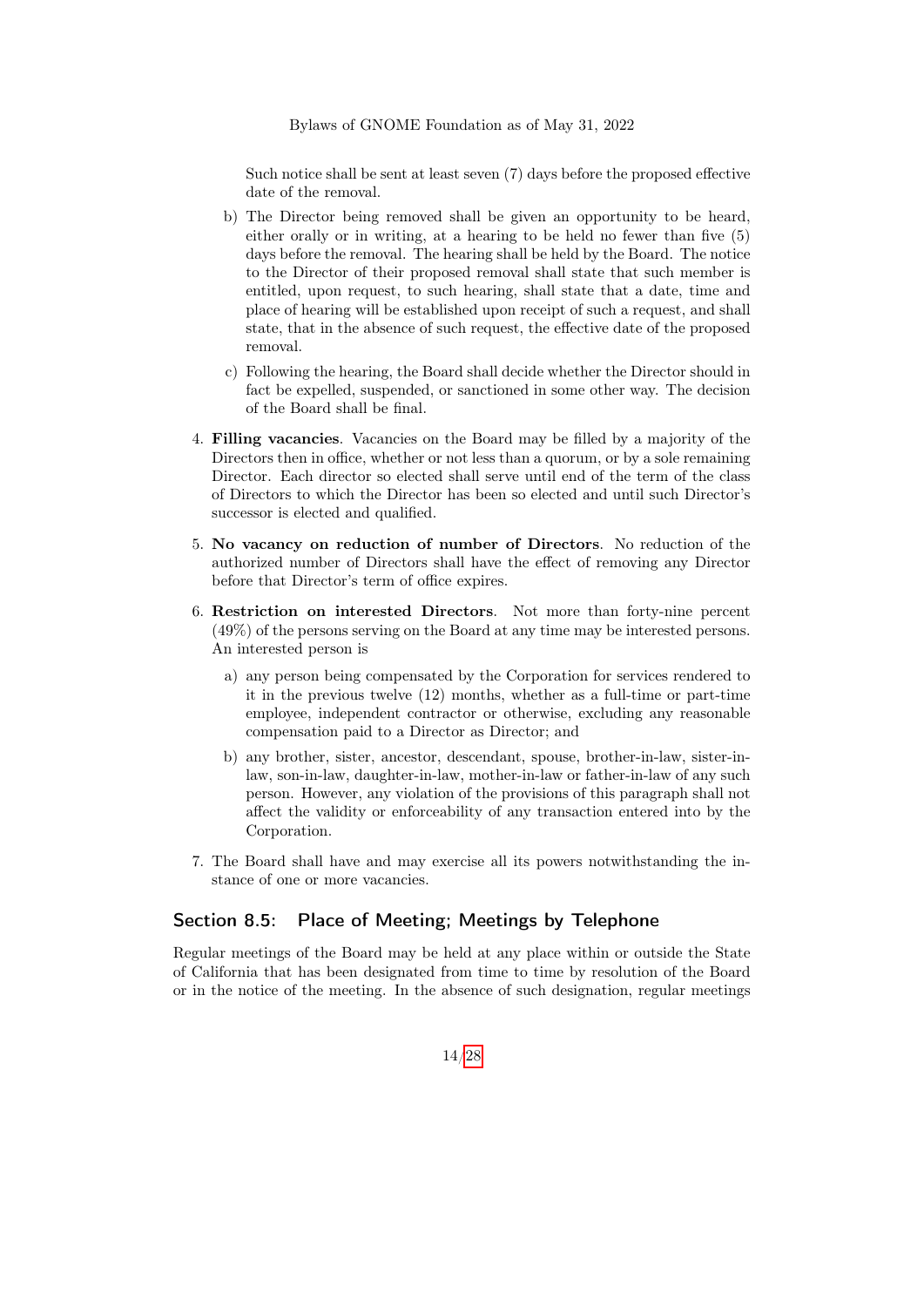shall be held at the principal executive office of the Corporation. Special meetings of the Board shall be held at any place within or outside the State of California that has been designated in the notice of the meeting or, if not stated in the notice, or if there is no notice, at the principal executive office of the Corporation. Notwithstanding the above provisions of this Section 8.5, a regular or special meeting of the Board may be held at any place consented to in writing by all the Board members, either before or after the meeting. If consents are given, they shall be filed with the minutes of the meeting. Any meeting, regular or special, may be held by conference telephone or similar communication equipment, so long as all Directors participating in the meeting can communicate with one another, and all such Directors shall be deemed to be present in person at such meeting.

### <span id="page-14-0"></span>Section 8.6: Annual Meeting

At such time and place fixed by the Board, the Board shall hold a regular annual meeting for the purpose of organization, election of officers and the transaction of other business.

#### <span id="page-14-1"></span>Section 8.7: Other Regular Meetings

Regular meetings of the Board shall be held on a quarterly basis following the annual meeting of the Corporation. Such regular meetings may be held without notice.

### <span id="page-14-2"></span>Section 8.8: Special Meetings

1. Authority to call. Special meetings of the Board for any purpose may be called at any time by the Chair of the Board or any two (2) Directors.

#### 2. Notice.

- a) Manner of giving. Notice of the time and place of special meetings shall be given to each Director by one of the following methods:
	- i. by personal delivery;
	- ii. by first-class mail, postage prepaid;
	- iii. by telephone communication, including a voice messaging system or other system or technology designed to record and communicate messages, telegraph, facsimile, electronic mail, or other electronic means, either directly to the Director or to a person at the Director's office who would reasonably be expected to communicate such notice promptly to the Director. All such notices shall be given or sent to the Director's address or telephone number as shown on the records of the Corporation.
- b) Time requirements. Notices sent by first-class mail shall be deposited into a United States mailbox at least four (4) days before the time set for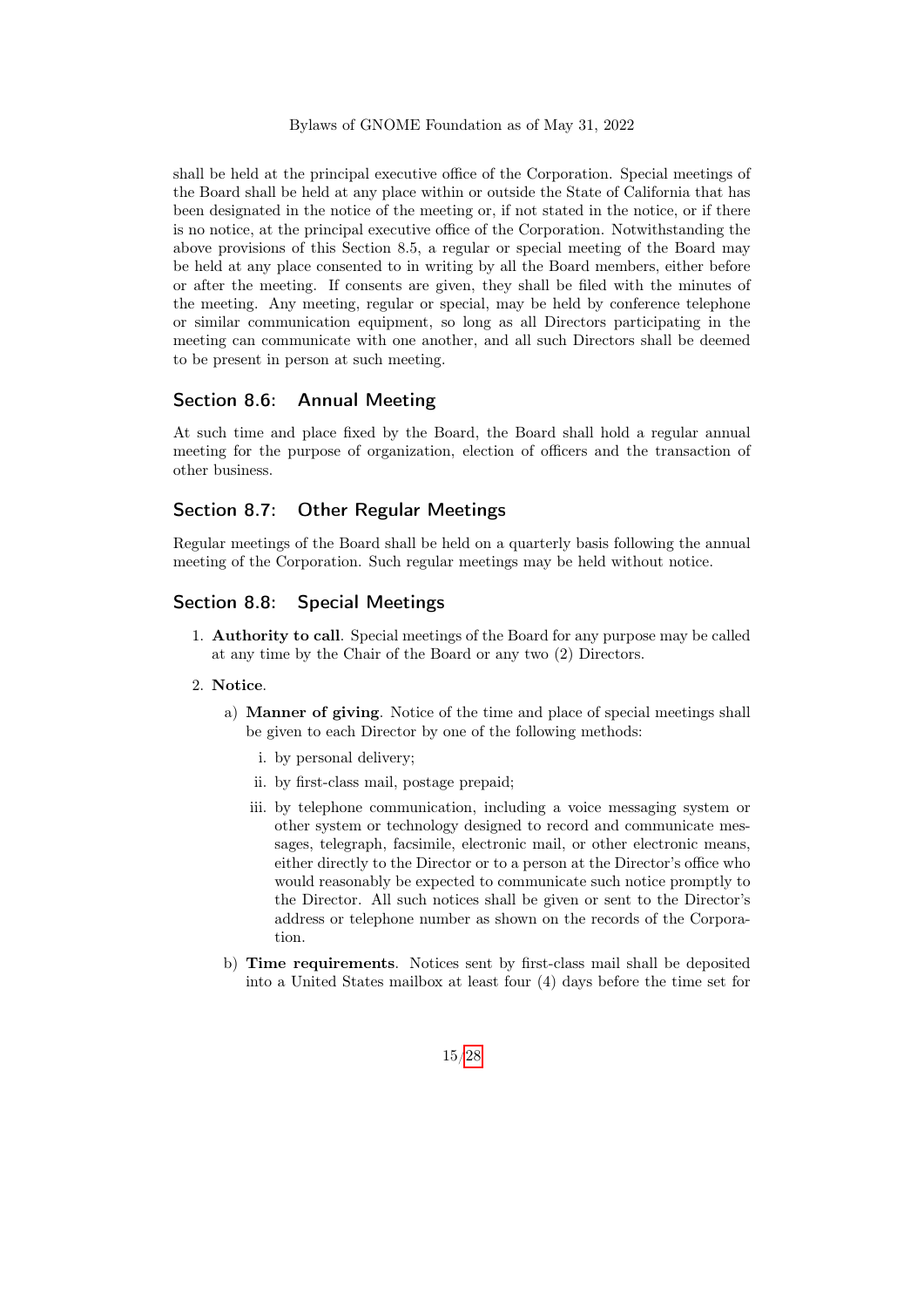the meeting. Notices given by personal delivery or by telephone shall be delivered at least forty-eight (48) hours before the time set for the meeting.

c) Notice contents. The notice shall state the time and place for the meeting. However, it need not specify the purpose of the meeting, or the place of the meeting if it is to be held at the principal executive office of the Corporation.

#### <span id="page-15-0"></span>Section 8.9: Quorum

A majority of the authorized number of Directors shall constitute a quorum for the transaction of business, except to adjourn as provided in Section 8.11 of this Article VIII. Every action taken or decision made by a majority of the Directors present at a meeting duly held at which a quorum is present shall be regarded as the act of the Board, subject to the provisions of the CNPBCL, especially those provisions relating to:

- 1. approval of contracts or transactions in which a Director has a direct or indirect material financial interest,
- 2. creation of and appointment to committees of the Board and
- 3. indemnification of Directors.

A meeting at which a quorum is initially present may continue to transact business, notwithstanding the withdrawal of Directors, if any action taken is approved by at least a majority of the required quorum for that meeting.

#### <span id="page-15-1"></span>Section 8.10: Waiver of Notice

The transactions of any meeting of the Board of Directors, however called and noticed or wherever held, shall be as valid as though taken at a meeting duly held after regular call and notice if

- 1. a quorum is present and
- 2. either before or after the meeting, each of the Directors not present signs a written waiver of notice, a consent to holding the meeting or an approval of the minutes.

The waiver of notice or consent need not specify the purpose of the meeting. All waivers, consents and approvals shall be filed with the corporate records or made a part of the minutes of the meeting. Notice of a meeting shall also be deemed given to any Director who attends the meeting without protesting before or at its commencement about the lack of adequate notice.

#### <span id="page-15-2"></span>Section 8.11: Adjournment

<span id="page-15-3"></span>A majority of the Directors present, whether or not constituting a quorum, may adjourn any meeting to another time and place.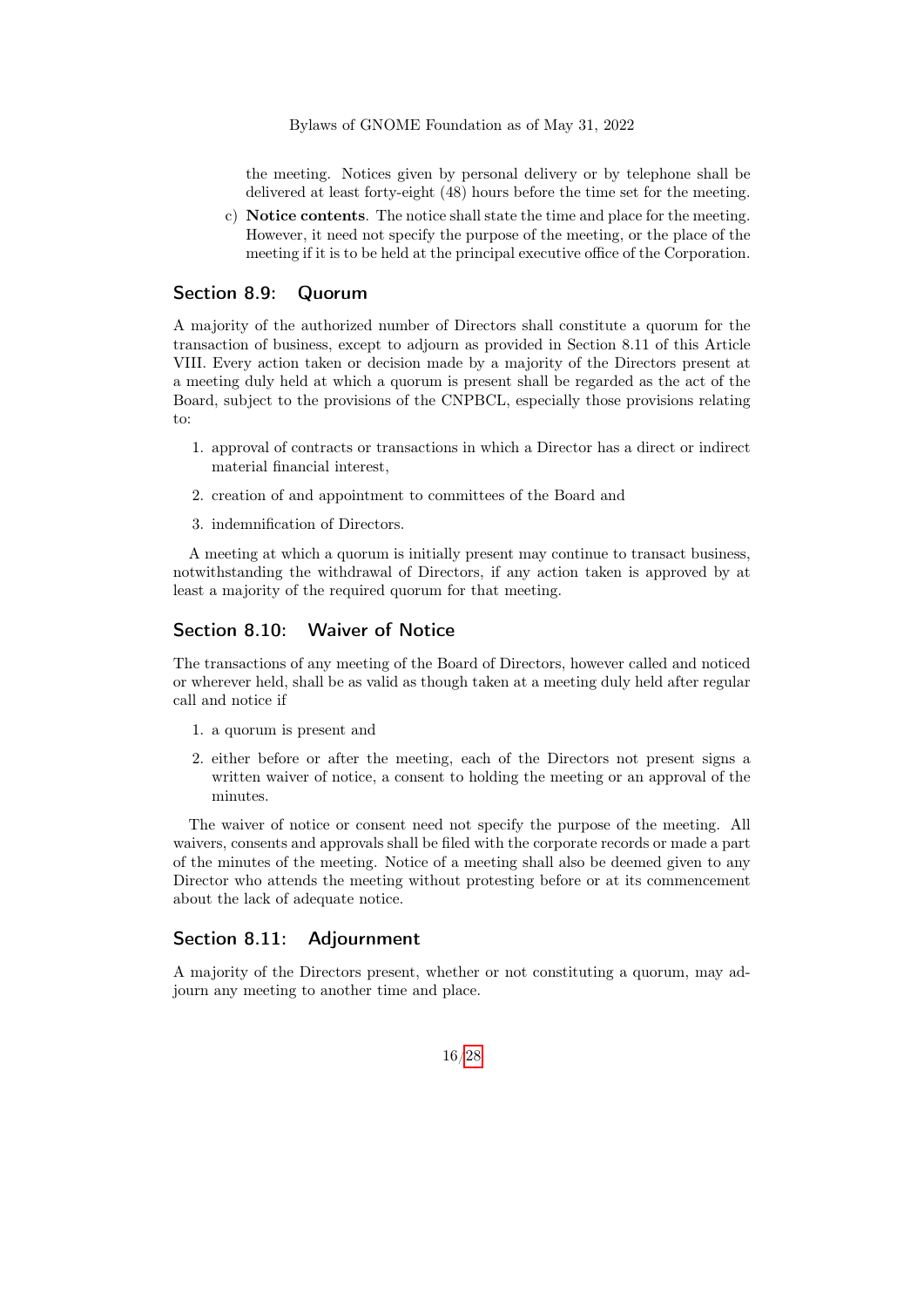#### Section 8.12: Notice of Adjournment

Notice of the time and place of holding an adjourned meeting need not be given, unless the meeting is adjourned for more than twenty-four (24) hours, in which case personal notice of the time and place shall be given before the time of the adjourned meeting to the Directors who were not present at the time of adjournment.

#### <span id="page-16-0"></span>Section 8.13: Action Without Meeting

Any action required or permitted to be taken by the Board may be taken without a meeting if all members of the Board, individually or collectively, consent in writing to the action; provided, however, that the consent of any Director who has a material financial interest in a transaction to which the Corporation is a party and who is an "interested Director" as defined in Section 5233 of the California Corporations Code shall not be required for approval of that transaction. Such action by written consent shall have the same force and effect as a unanimous vote of the Board. Such written consent or consents shall be filed with the minutes of the proceedings of the Board.

#### <span id="page-16-1"></span>Section 8.14: Fees and Compensation

Directors as such shall not receive any compensation for their services, but by resolution of the Board, expenses of attendance, if any, may be allowed for attendance at regular or special meetings of the Board; but nothing herein contained shall be construed to preclude any Director from serving the Corporation in any other capacity and receiving compensation for this.

# <span id="page-16-2"></span>ARTICLE IX: COMMITTEES

### <span id="page-16-3"></span>Section 9.1: Committees of the Board

The Board, by resolution adopted by a majority of the Directors then in office, provided a quorum is present, may create or remove one or more committees, to serve at the pleasure of the Board. Appointments to committees of the Board shall be by majority vote of the Directors then in office. The Board may appoint one or more alternate members of any such committee, who may replace any absent member at any meeting of the committee.

#### <span id="page-16-4"></span>Section 9.2: Meetings and Action of Committees

Meetings and actions of committees of the Board shall be governed by, held and taken in accordance with the provisions of these bylaws concerning meetings and other Board actions, except that the time for regular meetings of such committees and the calling of special meetings of such committees may be determined either by Board resolution or, if there is none, by resolution of the committee of the Board. Minutes of each meeting of any committee of the Board shall be kept and shall be filed with the corporate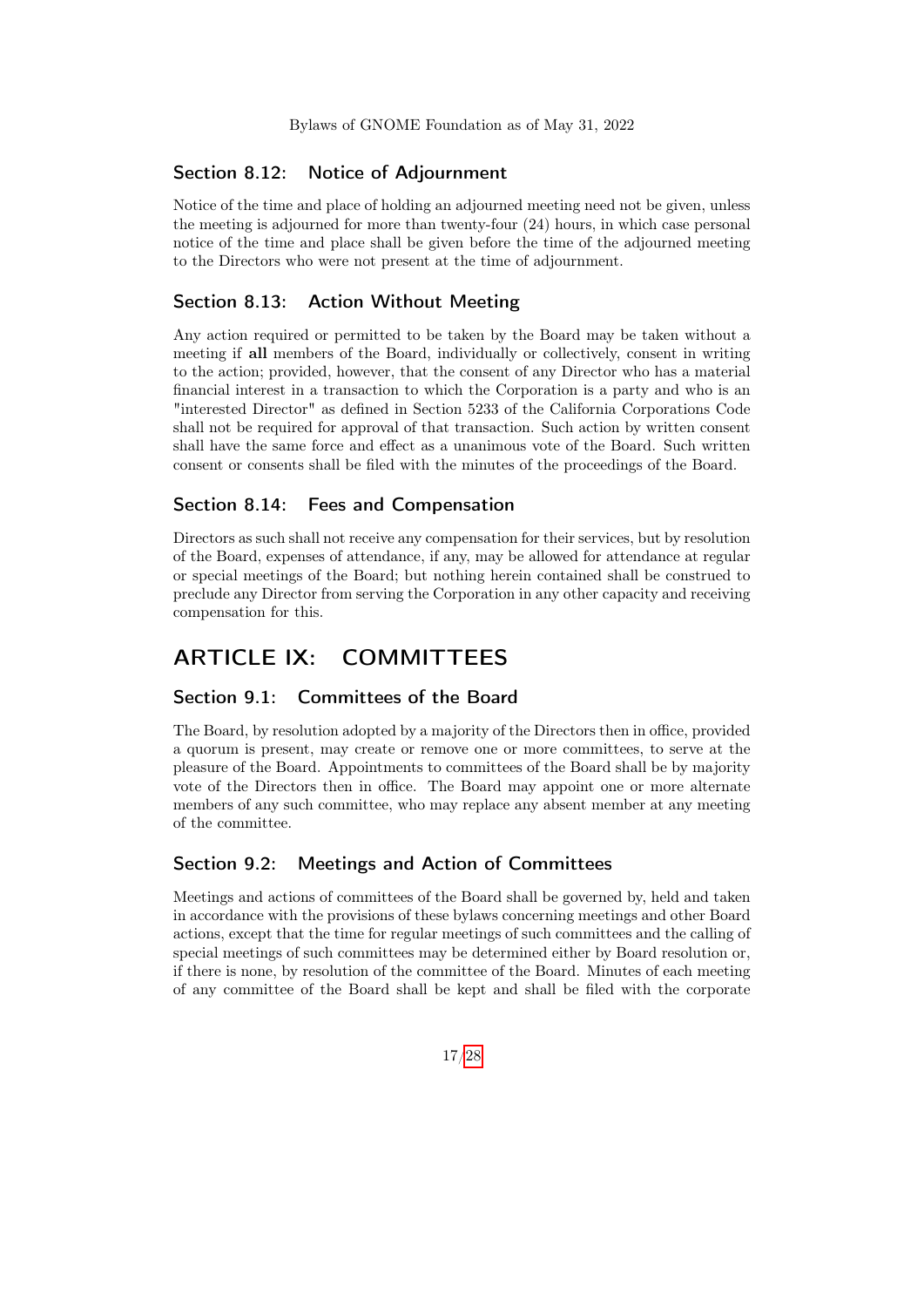records. The Board may adopt rules for the government of any committee, provided they are consistent with these bylaws, or in the absence of rules adopted by the Board, the committee may adopt such rules.

### <span id="page-17-0"></span>Section 9.3: Term of Office

Each member of a committee shall continue as such until the next annual meeting of the Board of the Corporation and until their successor is appointed, unless the committee shall be sooner terminated, or unless such member be removed from such committee, or unless such member shall cease to qualify as a member thereof.

#### <span id="page-17-1"></span>Section 9.4: Vacancies

Vacancies in the membership of any committee may be filled by appointments made in the manner as provided in the case of the original appointments.

### <span id="page-17-2"></span>Section 9.5: Quorum

Unless otherwise provided in the resolution of the Board designating a committee, a majority of the whole committee shall constitute a quorum and the act of a majority of the members present at a meeting at which a quorum is present shall be the act of the committee.

#### <span id="page-17-3"></span>Section 9.6: Rules

Each committee may adopt rules for its own government not inconsistent with these bylaws or with rules adopted by the Board.

#### <span id="page-17-4"></span>Section 9.7: Limitations

No committee may:

- 1. fill any vacancies on the Board or on any committee;
- 2. fix compensation of the Directors for serving on the Board or on any committee;
- 3. amend or repeal bylaws or adopt new bylaws;
- 4. amend or repeal any resolution of the Board which by its express terms is not so amendable or repealable;
- 5. appoint any committees of the Board or the members thereof;
- 6. expend corporate funds to support a nominee for Director after there are more people nominated for Director than can be elected;
- 7. approve any transaction: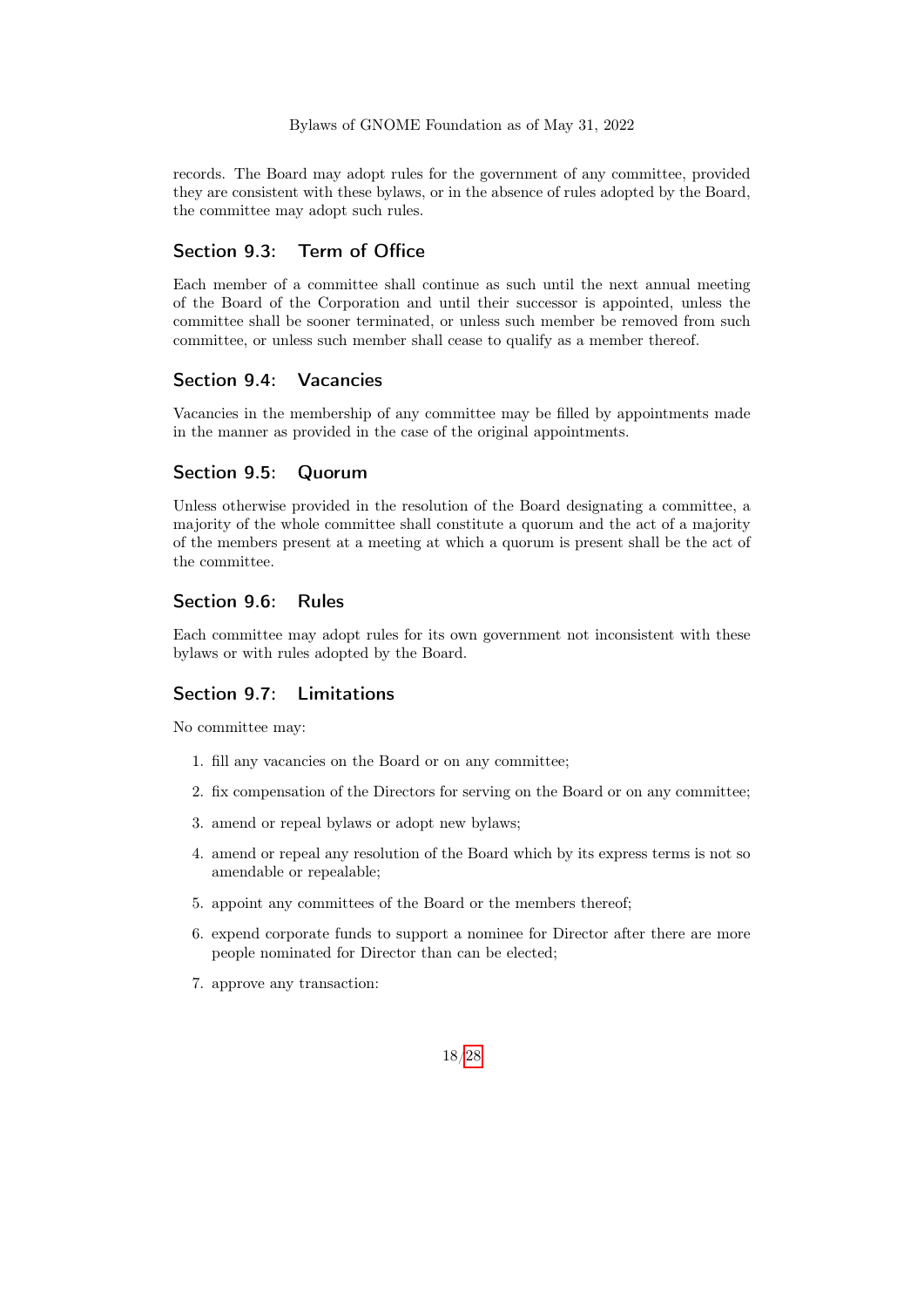- a) to which the Corporation is a party and one or more Directors have a material financial interest; or
- b) between the Corporation and one or more of its Directors or between the Corporation or any person in which one or more of its Directors have a material financial interest.

# <span id="page-18-0"></span>ARTICLE X: OFFICERS

#### <span id="page-18-1"></span>Section 10.1: Officers

The officers of the Corporation shall be a Chair of the Board (if appointed by the Board), a President, one or more Vice Presidents (the number thereof to be determined by the Board), a Secretary, a Treasurer and such other officers as may be elected in accordance with the provisions of this Article X. Except insofar as their duties may conflict, any two or more offices may be held by the same person, except that neither the Secretary nor the Treasurer may serve concurrently as the President or Chair of the Board.

#### <span id="page-18-2"></span>Section 10.2: Election and Term of Office

The officers of the Corporation, except such officers as may be appointed in accordance with the provisions of Section 10.3 or Section 10.5 of this Article X, shall be chosen annually by the Board, and each shall hold their office until they shall resign or shall be removed or otherwise disqualified to serve, or their successor shall be elected and qualified, subject to the rights, if any, of an officer under any contract of employment. New offices may be created and filled at any meeting of the Board. Each officer shall hold office until that officer's successor shall have been duly elected and shall have qualified.

### <span id="page-18-3"></span>Section 10.3: Subordinate Officers

The Board may appoint such other officers, including one or more assistant secretaries and one or more assistant treasurers, as it shall deem desirable, each such officer to have the authority and perform the duties prescribed from time to time by the Board and to hold office until they shall resign or shall be removed or otherwise disqualified to serve.

#### <span id="page-18-4"></span>Section 10.4: Removal and Resignation

- 1. Removal. Any officer, other than the President, may be removed with or without cause. In the event such removal, the following procedures shall be implemented:
	- a) A notice shall be sent by electronic mail and by prepaid, first-class, certified or registered mail to the most recent address of the officer if known by the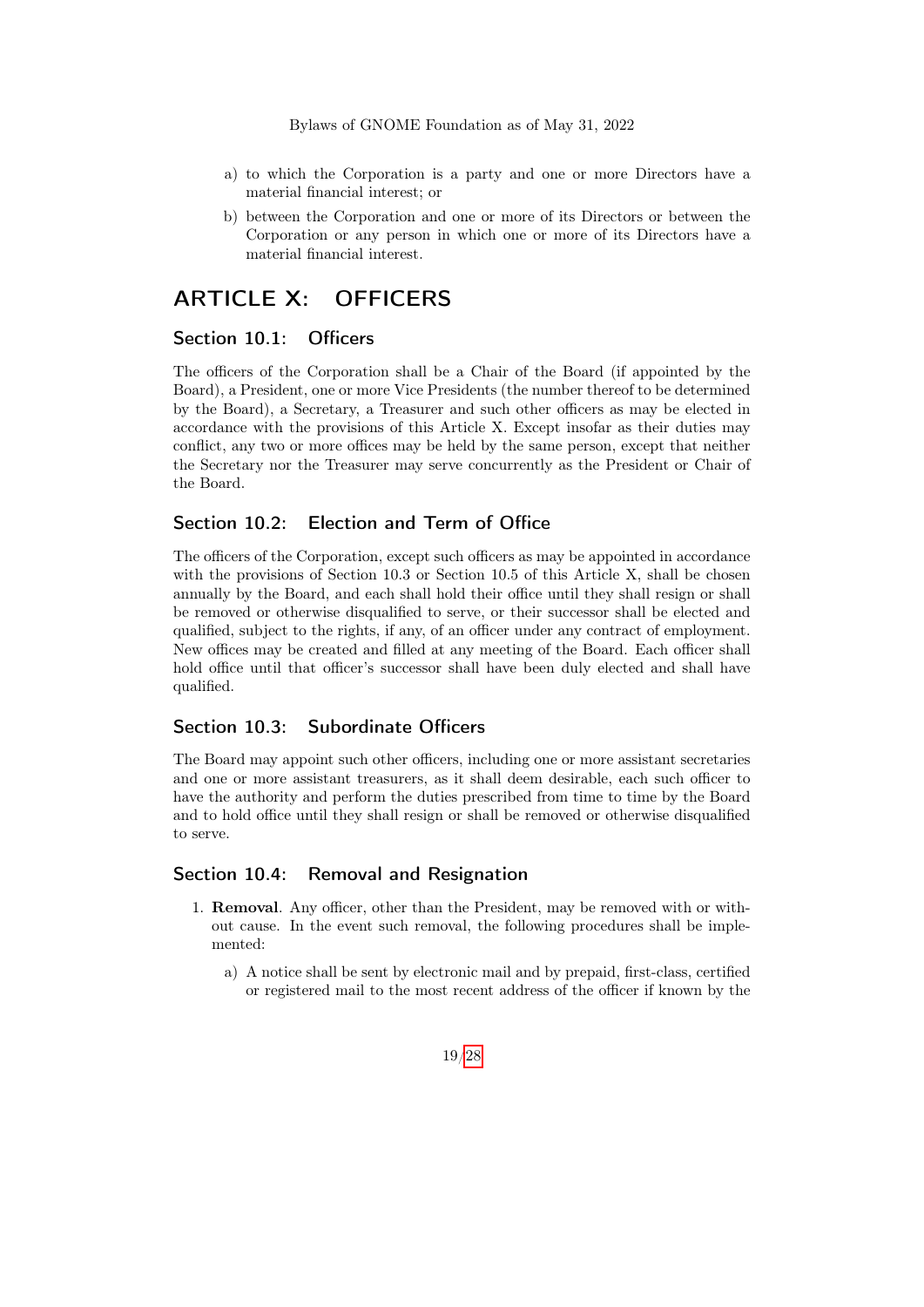Corporation, setting forth the removal and the reason for that removal. Such notice shall be sent at least seven (7) days before the proposed effective date of the removal.

- b) The officer being removed shall be given an opportunity to be heard, either orally or in writing, at a hearing to be held no fewer than five (5) days before the removal. The hearing shall be held by the Board. The notice to the Officer of their proposed removal shall state that such member is entitled, upon request, to such hearing, shall state that a date, time and place of hearing will be established upon receipt of such a request, and shall state, that in the absence of such request, the effective date of the proposed removal.
- c) Following the hearing, the Board shall decide whether the Officer should in fact be expelled, suspended, or sanctioned in some other way. The decision of the Board shall be final.
- 2. Resignation. Any officer may resign at any time by giving written notice to the Board or to the president or to the secretary of the Corporation. Any such resignation shall take effect at the date of the receipt of such notice or at any later time specified therein; and, unless otherwise specified therein, the acceptance of such resignation shall not be necessary to make it effective. Any resignation shall be without prejudice to the rights, if any, of the Corporation under any contract to which the officer is a party.

#### <span id="page-19-0"></span>Section 10.5: Vacancies

A vacancy in any office, because of death, resignation, removal, disqualification or otherwise, may be filled by the Board for the unexpired portion of the term.

### <span id="page-19-1"></span>Section 10.6: Chair of the Board

The Chair of the Board, if there be such an officer, shall preside at all meetings of the Board of Directors and perform such other duties as the Directors may assign.

#### <span id="page-19-2"></span>Section 10.7: President

The President shall act as the chief executive officer of the Corporation if no chief executive officer or executive director has been appointed by the Board and shall in general supervise and control all of the business and affairs of the Corporation. The President shall also act as the Chair if none has been appointed. The President may sign, with the secretary or any other proper officer of the Corporation authorized by the Board, any deeds, mortgages, bonds, contracts or other instruments that the Board of Directors has authorized to be executed, except in cases where the signing and execution thereof shall be specially designated by the Board or by these bylaws or by statute to some other officer or agent of the Corporation; and in general they shall

20[/28](#page-27-0)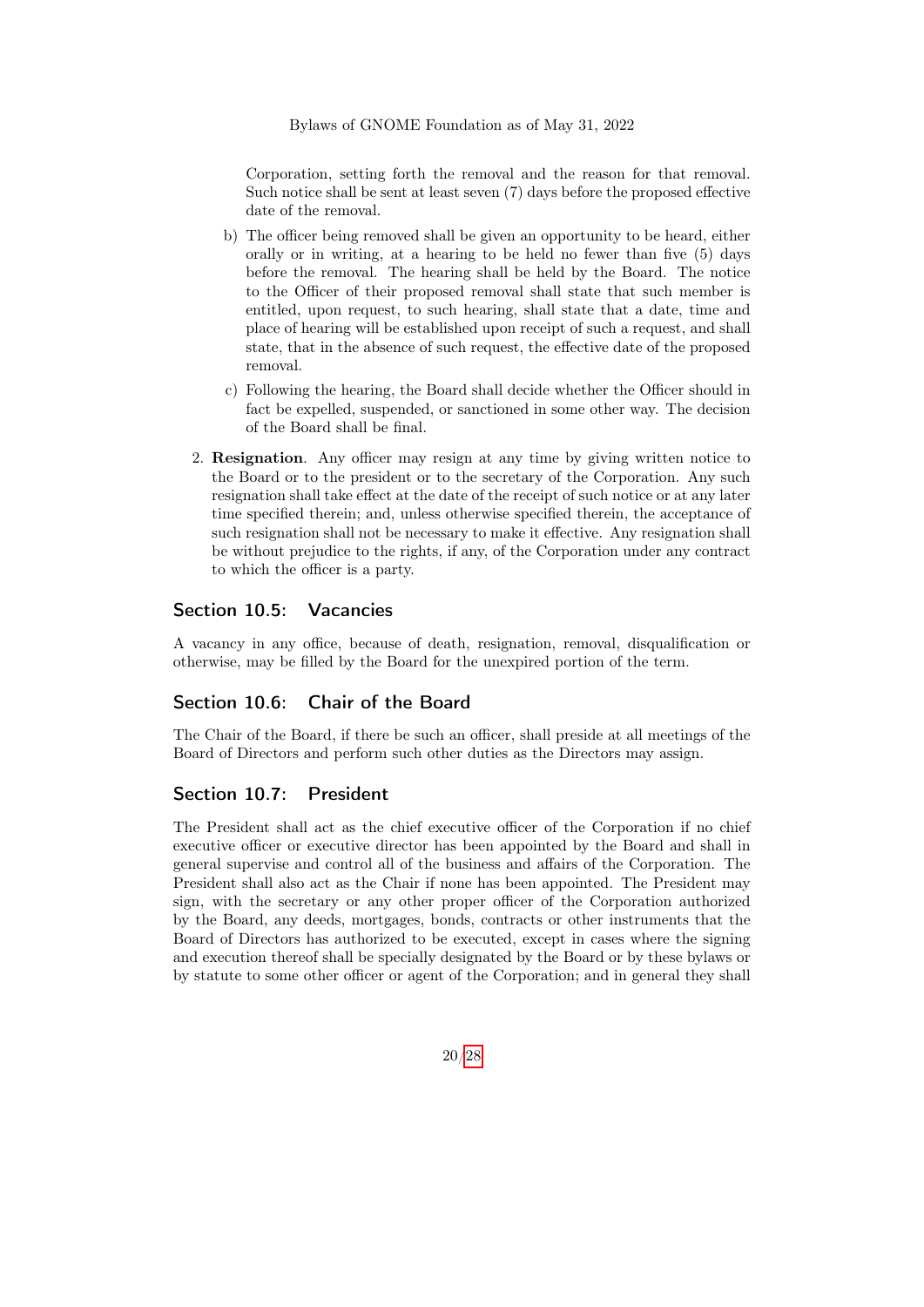perform all duties incident to the office of president and such other duties as may be prescribed from time to time by the Board.

#### <span id="page-20-0"></span>Section 10.8: Vice President

In the absence of the president, or in the event of their inability or refusal to act, the vice president (or, if there be more than one vice president, the first vice president) shall perform the duties of the president, and when so acting shall have all the powers and be subject to all the restrictions upon the president. The vice president shall have such other powers and perform such other duties as may be prescribed from time to time by the Board.

#### <span id="page-20-1"></span>Section 10.9: Treasurer

The Treasurer shall keep and maintain, or cause to be kept and maintained, adequate and correct books and accounts of the Corporation's properties and transactions. The Treasurer shall send or cause to be given to the Directors such financial statements and reports as are required to be given by law, by these bylaws or by the Board. The books of account shall be open to inspection by any Director at all reasonable times.

The Treasurer shall deposit, or cause to be deposited, all money and other valuables in the name and to the credit of the Corporation with such depositories as the Board may designate, shall disburse the Corporation's funds as the Board may order, shall render to the president, Chair of the Board and the Board, when requested, an account of all transactions as Treasurer and of the financial condition of the Corporation and shall have such other powers and perform such other duties as the Board or these bylaws may prescribe.

If required by the Board, the Treasurer shall give the Corporation a bond, in the amount and with the surety or sureties specified by the Board, for faithful performance of the duties of the office and for restoration to the Corporation of all of its books, papers, vouchers, money and other property of every kind in the possession or under the control of the Treasurer on their death, resignation, retirement or removal from office.

#### <span id="page-20-2"></span>Section 10.10: Secretary

<span id="page-20-3"></span>The Secretary shall keep or cause to be kept the minutes of the meetings of the Board of Directors in one or more books provided for that purpose, see that all notices are duly given in accordance with the provisions of these bylaws or as required by law, be custodian of the corporate records and of the seal of the Corporation, see that the seal of the Corporation is affixed to all documents, the execution of which on behalf of the Corporation under its seal is duly authorized in accordance with the provisions of these bylaws, and in general perform all duties incident to the office of secretary and such other duties as pertain to the office or as prescribed from time to time by the Board of Directors.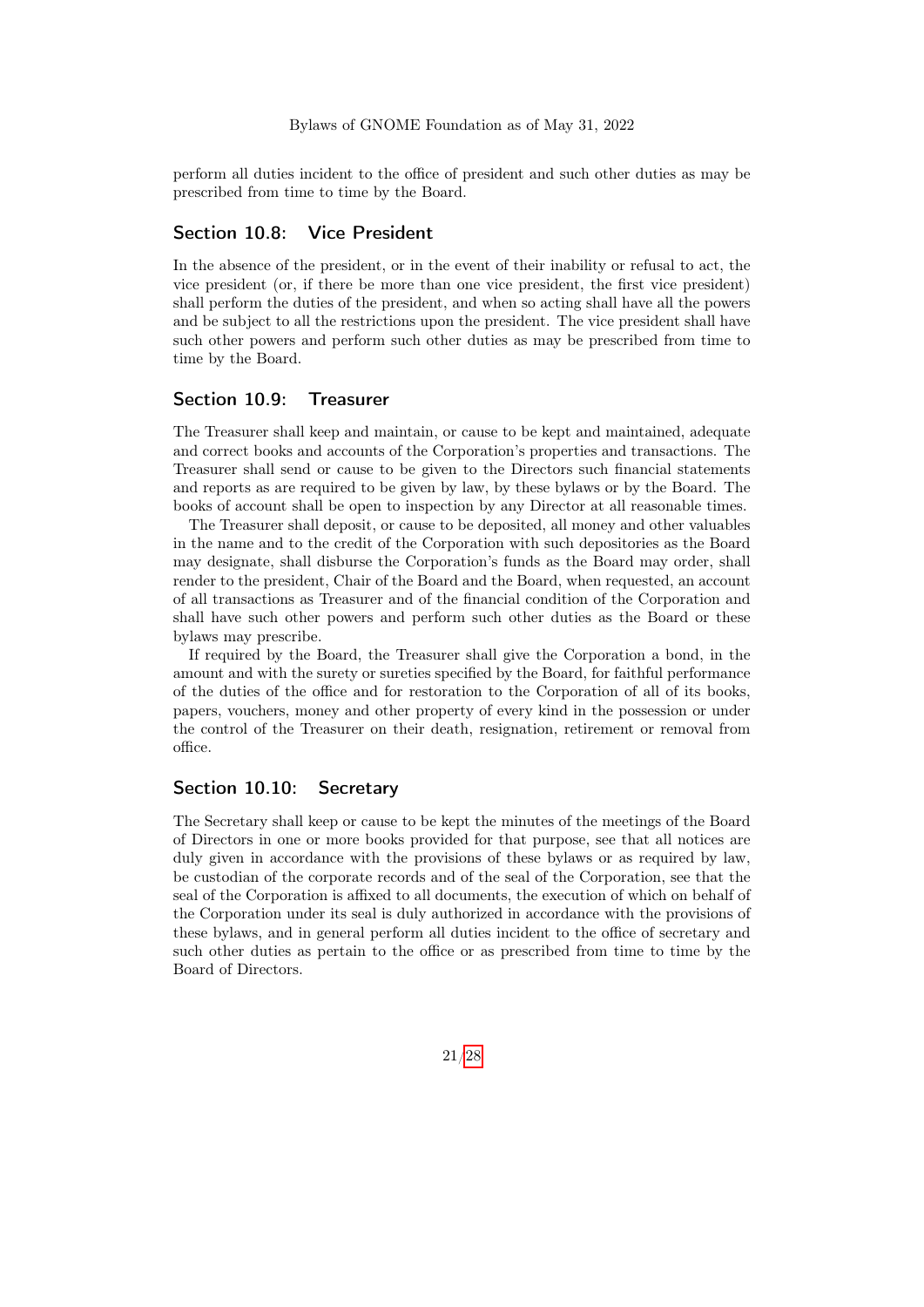#### Section 10.11: Assistant Treasurers and Assistant Secretaries

If required by the Board, the assistant treasurers shall give bonds for the faithful discharge of their duties, in such sums and with such sureties as the Board shall determine. The assistant treasurers and assistant secretaries, in general, shall perform such duties as shall be assigned to them by the treasurer or the secretary or by the president or the Board.

# <span id="page-21-0"></span>ARTICLE XI: INDEMNIFICATION OF DIRECTORS, OFFICERS, EMPLOYEES AND OTHER AGENTS

#### <span id="page-21-1"></span>Section 11.1: Definitions

For the purpose of this Article XI:

- 1. "agent" means any person who is or was a Director, officer, employee, committee member or other agent of the Corporation; or is or was serving at the request of the Corporation as a Director, officer, employee or other agent of another foreign or domestic Corporation, partnership, joint venture, trust or other enterprise; or was a Director, officer, employee or other agent of a foreign or domestic Corporation that was a predecessor Corporation of the Corporation or of another enterprise at the request of the predecessor Corporation.
- 2. "proceeding" means any threatened, pending or completed action or proceeding, whether civil, criminal, administrative or investigative; and
- 3. "expenses" includes, without limitation, all attorneys' fees, costs and any other expenses incurred in the defense of any claims or proceedings against an agent by reason of their position or relationship as agent and all attorneys' fees, costs and other expenses incurred in establishing a right to indemnification under this Article XI.

### <span id="page-21-2"></span>Section 11.2: Successful Defense by Agent

<span id="page-21-3"></span>To the extent that an agent of the Corporation has been successful on the merits in the defense of any proceeding referred to in this Article XI, or in the defense of any claim, issue or matter therein, the agent shall be indemnified against expenses actually and reasonably incurred by the agent in connection with the claim. If an agent either settles any such claim or sustains a judgment rendered against them, then the provisions of Sections 3 through 5 below shall determine whether the agent is entitled to indemnification.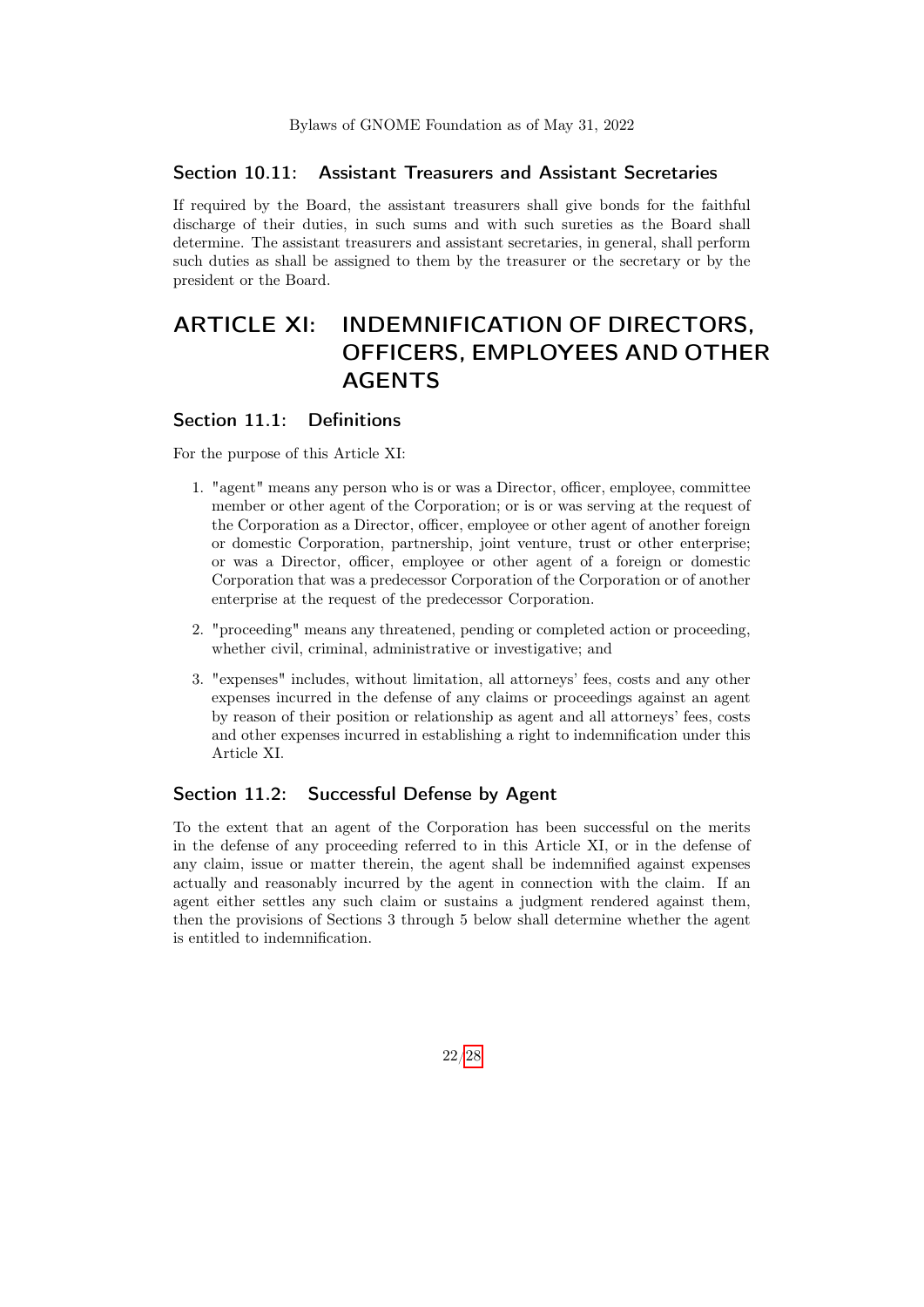### Section 11.3: Actions Brought by Persons Other than the Corporation

Subject to the required findings to be made pursuant to Section 11.5 below, the Corporation shall indemnify any person who was or is a party, or is threatened to be made a party, to any proceeding, other than an action brought by, or on behalf of, the Corporation, or by an officer, Director or person granted related status by the Attorney General, or by the Attorney General on the ground that the defendant Director was or is engaging in self-dealing within the meaning of California Corporations Code Section 5233, or by the Attorney General or a person granted related status by the Attorney General for any breach of duty relating to assets held in charitable trust, by reason of the fact that such person is or was an agent of the Corporation, for all expenses, judgments, fines, settlements and other amounts actually and reasonably incurred in connection with the proceeding.

#### <span id="page-22-0"></span>Section 11.4: Actions Brought by or on Behalf of the Corporation

1. Claims settled out of court. If any agent settles or otherwise disposes of a threatened or pending action brought by or on behalf of the Corporation, with or without court approval, the agent shall receive no indemnification for either amounts paid pursuant to the terms of the settlement or other disposition or for any expenses incurred in defending against the proceeding.

- 2. Claims and suits awarded against agent. The Corporation shall indemnify any person who was or is a party, or is threatened to be made a party, to any threatened, pending or completed action brought by or on behalf of the Corporation, by reason of the fact that the person is or was an agent of the Corporation, for all expenses actually and reasonably incurred in connection with the defense of that action, provided that both of the following are met:
	- a) The determination of good faith conduct required by Section 11.5 below must be made in the manner provided for in that section; and
	- b) Upon application, the court in which the action was brought must determine that, in view of all of the circumstances of the case, the agent should be entitled to indemnity for the expenses incurred.

If the agent is found to be so entitled, the court shall determine the appropriate amount of expenses to be reimbursed.

#### <span id="page-22-1"></span>Section 11.5: Determination of Agent's Good Faith Conduct

The indemnification granted to an agent in Sections 11.3 and 11.4 above is conditioned on the following:

1. Required standard of conduct. The agent seeking reimbursement must be found, in the manner provided below, to have acted in good faith, in a manner they believed to be in the best interest of the Corporation, and with such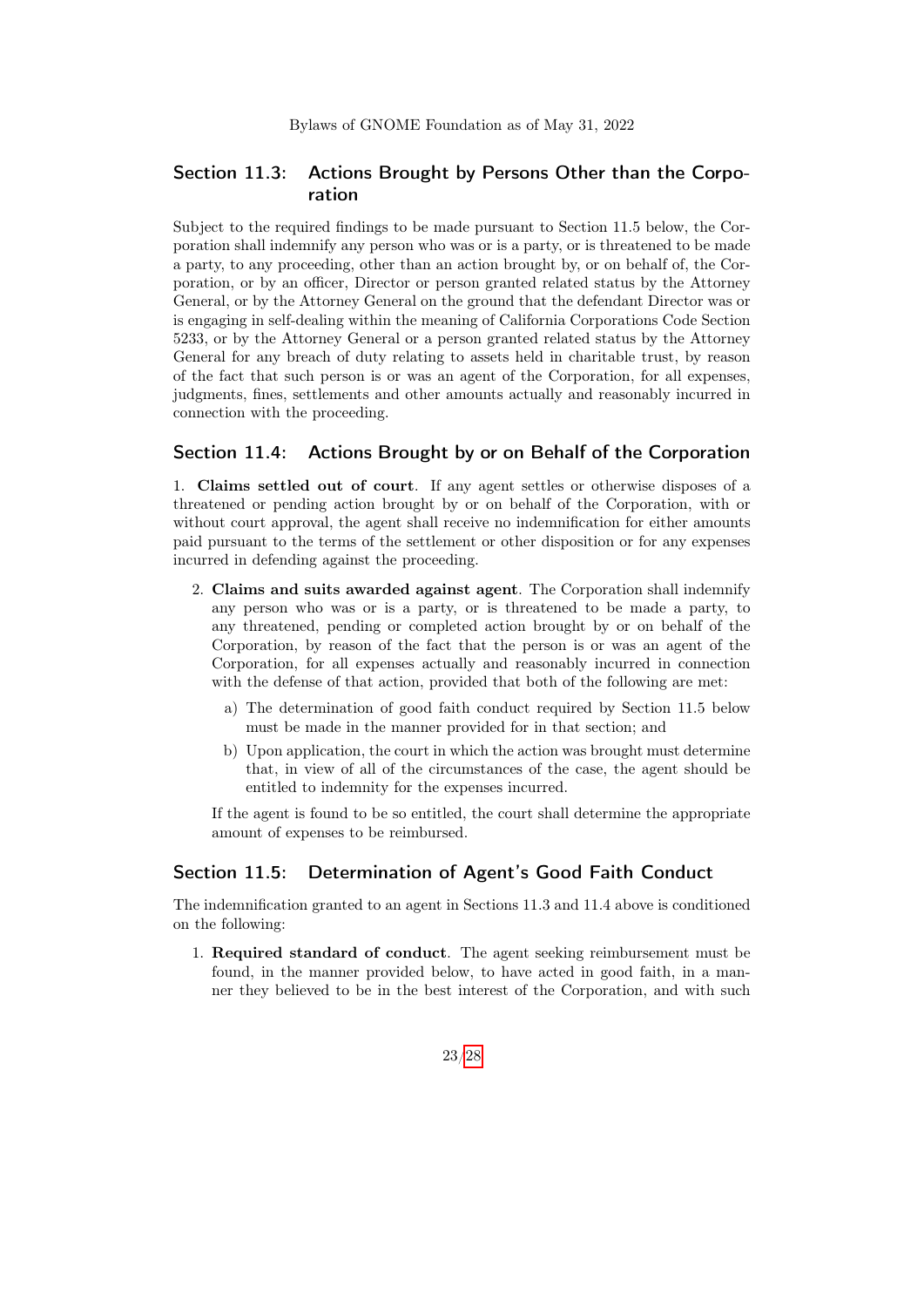care, including reasonable inquiry, as an ordinarily prudent person in a like position would use in similar circumstances. The termination of any proceeding by judgment, order, settlement, conviction, or on a plea of nolo contendere or its equivalent, shall not, in itself, create a presumption that the person did not act in good faith or in a manner which they reasonably believed to be in the best interest of the Corporation or that they had reasonable cause to believe that their conduct was unlawful. In the case of a criminal proceeding, the person must have had no reasonable cause to believe that their conduct was unlawful.

- 2. Manner of determination of good faith conduct. The determination that the agent did act in a manner complying with paragraph a above shall be made by:
	- a) the Board, by a majority vote of a quorum consisting of Directors who are not parties to the proceeding; or
	- b) the court in which the proceeding is or was pending.

Such determination may be made on application brought by the Corporation or the agent or the attorney or other person rendering a defense to the agent, whether or not the application by the agent, attorney or other person is opposed by the Corporation.

#### <span id="page-23-0"></span>Section 11.6: Limitations

No indemnification or advance shall be made under this Article XI, except as provided in Section 11.2 or 11.5.2 above, in any circumstance when it appears:

- 1. That the indemnification or advance would be inconsistent with a provision of the Articles of Incorporation, a resolution of the Board or an agreement in effect at the time of the accrual of the alleged cause of action asserted in the proceeding in connection with which the expenses were incurred, or other amounts were paid, which prohibits or otherwise limits indemnification; or
- 2. That the indemnification would be inconsistent with any condition expressly provided by a court in approving a settlement.

### <span id="page-23-1"></span>Section 11.7: Advance of Expenses

<span id="page-23-2"></span>Expenses incurred in defending any proceeding may be advanced by the Corporation before the final disposition of the proceeding, on receipt of an undertaking by or on behalf of the agent to repay the amount of the advance unless it is determined ultimately that the agent is entitled to be indemnified as authorized in this Article XI.

24[/28](#page-27-0)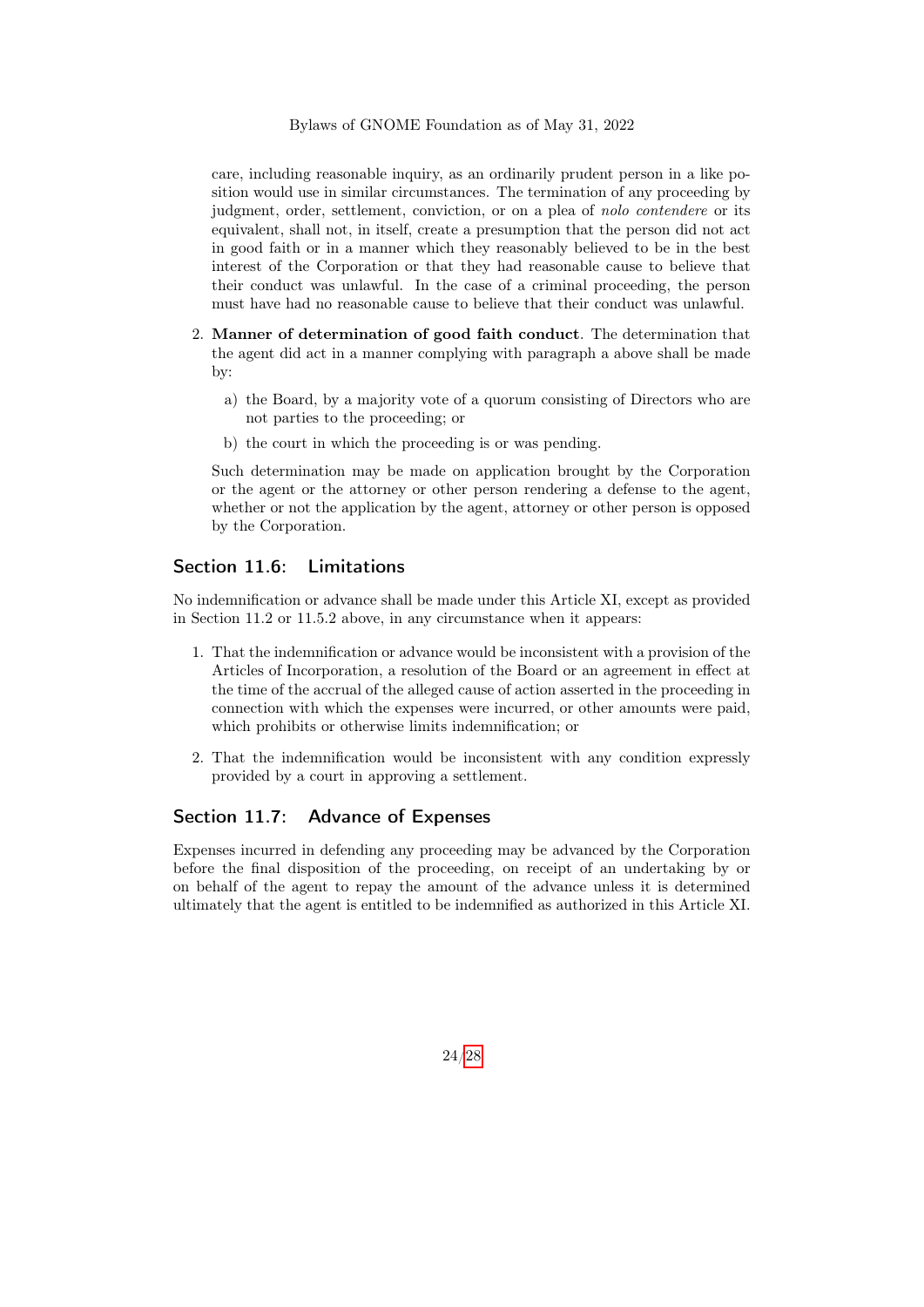#### Section 11.8: Contractual Rights of Non-Directors and Non-Officers

Nothing contained in this Article XI shall affect any right to indemnification to which persons other than Directors and officers of the Corporation, or any subsidiary hereof, may be entitled by contract or otherwise.

#### <span id="page-24-0"></span>Section 11.9: Insurance

The Board may adopt a resolution authorizing the purchase and maintenance of insurance on behalf of any agent of the Corporation against any liability asserted against or incurred by the agent in such capacity or arising out of the agent's status as such, whether or not the Corporation would have the power to indemnify the agent against that liability under the provisions of this Article XI; provided, however, that the Corporation shall not have the power to purchase and maintain such insurance to indemnify any agent of the Corporation for a violation of Section 5233 of the California Corporations Code.

### <span id="page-24-1"></span>Section 11.10: Fiduciaries of Corporate Employee Benefit Plan

This Article XI does not apply to any proceeding against any trustee, investment manager or other fiduciary of an employee benefit plan in that person's capacity as such, even though that person may also be an agent of the Corporation as defined in Section 11.1.1 of this Article XI. Nothing contained in this Article XI shall limit any right to indemnification to which such a trustee, investment manager or other fiduciary may be entitled by contract or otherwise, which shall be enforceable to the extent permitted by applicable law.

# <span id="page-24-2"></span>ARTICLE XII: RECORDS AND REPORTS

### <span id="page-24-3"></span>Section 12.1: Maintenance and Inspection of Articles and Bylaws

The Corporation shall keep at its principal executive office, or if its principal executive office is not in the State of California, at its principal business office in such state, the original or a copy of the Articles of Incorporation and bylaws as amended to date.

#### <span id="page-24-4"></span>Section 12.2: Maintenance and Inspection of Other Corporate Records

<span id="page-24-5"></span>The accounting books, records and minutes of proceedings of the Board and any committee(s) of the Board shall be kept at such place or places designated by the Board, or, in the absence of such designation, at the principal executive office of the Corporation. The minutes shall be kept in written or typed form, and the accounting books and records shall be kept either in written or typed form or in any other form capable of being converted into written, typed or printed form.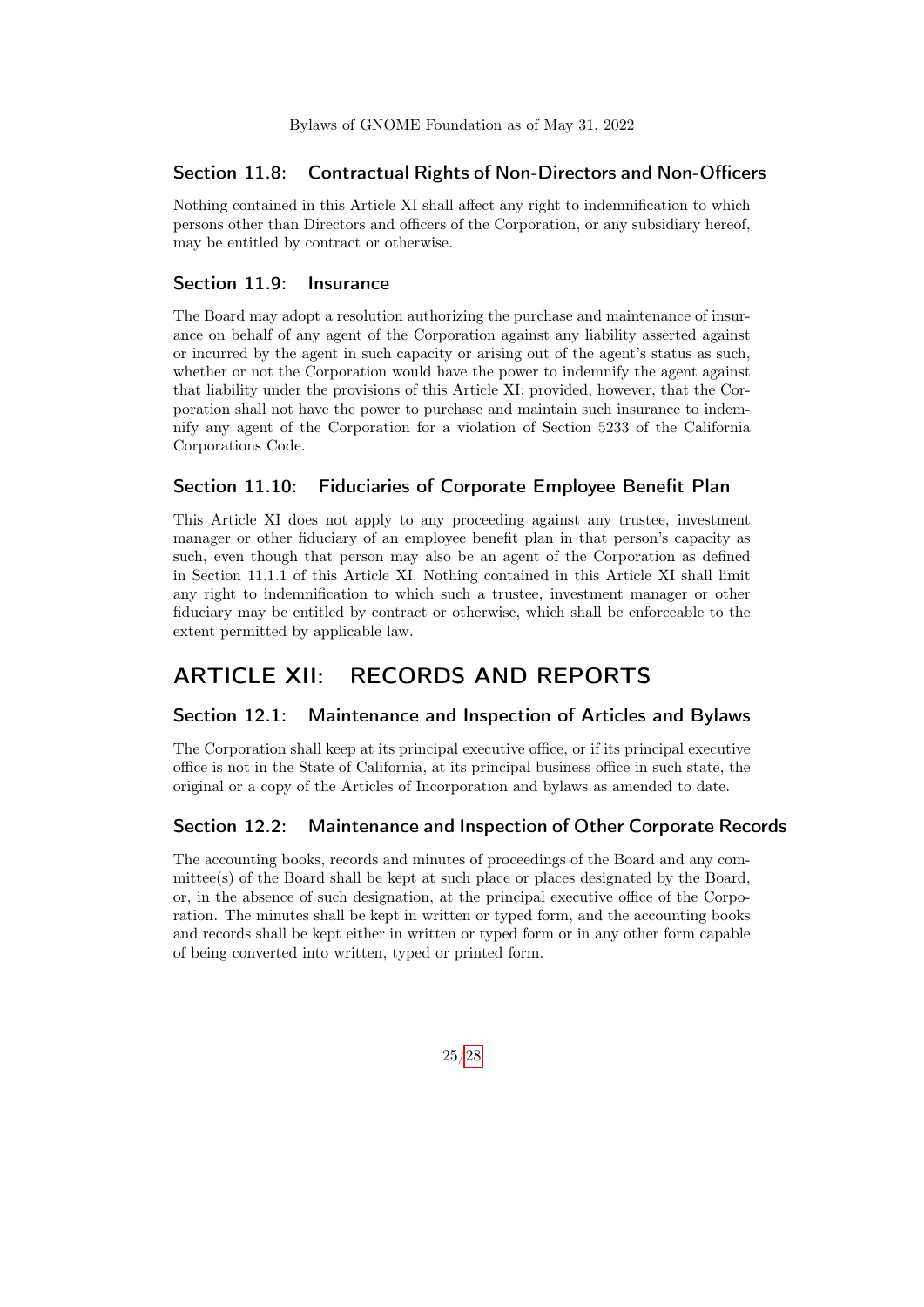# ARTICLE XIII: INSPECTION BY DIRECTORS

Every Director shall have the absolute right at any reasonable time to inspect all books, records and documents of every kind and the physical properties of the Corporation and each of its subsidiary Corporations. This inspection by a Director may be made in person or by an agent or attorney, and the right of inspection includes the right to copy and make extracts of documents.

#### <span id="page-25-0"></span>Section 13.1: Annual Report

An annual report shall be sent to the Directors within one hundred twenty (120) days of the close of the Corporation's fiscal year, containing the following information in reasonable detail:

- 1. The assets and liabilities, including the trust funds, of the Corporation as of the end of the fiscal year.
- 2. The principal changes in assets and liabilities, including trust funds, during the fiscal year.
- 3. The revenue or receipts of the Corporation, both unrestricted and restricted to particular purposes, for the fiscal year.
- 4. The expenses or disbursements of the Corporation, for both general and restricted purposes, during the fiscal year.
- 5. Any information required by California Corporations Code Section 6322.

# <span id="page-25-1"></span>ARTICLE XIV: CONTRACTS, CHECKS AND GIFTS

### <span id="page-25-2"></span>Section 14.1: Contracts

The Board, except as otherwise provided in these bylaws, may authorize any officer or officers, or any agent or agents, to enter into any contract or execute any instrument in the name and on behalf of the Corporation, and such authority may be general or confined to specific instances; and unless so authorized by the Board, no officer, agent or employee shall have any power or authority to bind the Corporation by any contract or engagement or to pledge its credit or to render it liable for any purpose or in any amount.

### <span id="page-25-3"></span>Section 14.2: Checks, Drafts, Etc.

All checks, drafts or other orders for payment of money, notes or other evidences of indebtedness, issued in the name of or payable to the Corporation, shall be signed or endorsed by such person or persons and in such manner as, from time to time, shall be determined by resolution of the Board. In the absence of such determination by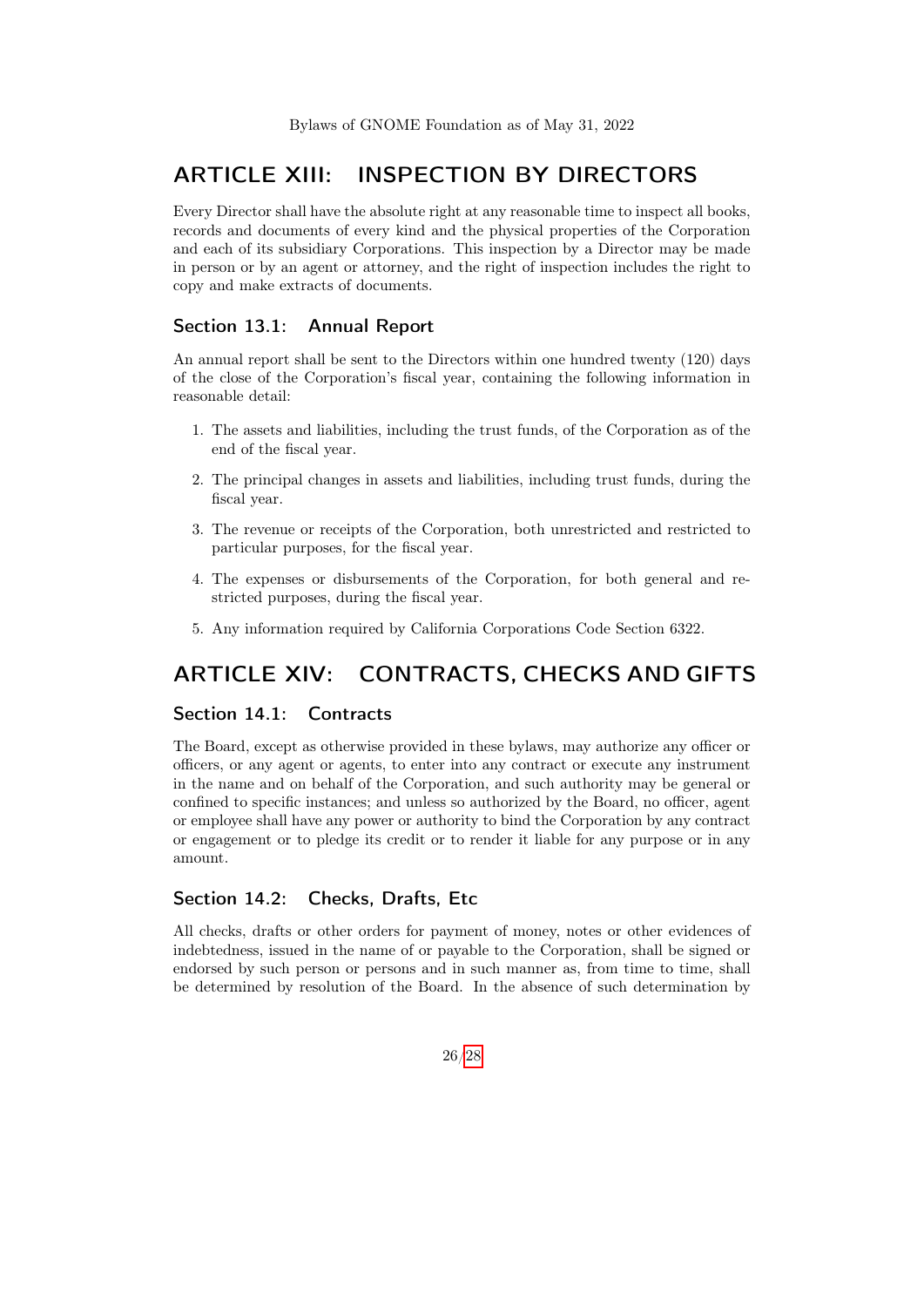the Board, such instruments shall be signed by the treasurer or an assistant treasurer and countersigned by the president or a vice president of the Corporation.

#### <span id="page-26-0"></span>Section 14.3: Gifts

The Board of Directors may accept on behalf of the Corporation any contribution, gift, bequest or devise for the general purposes or for any specific purpose of the Corporation.

# <span id="page-26-1"></span>ARTICLE XV: FISCAL YEAR

The fiscal year of the Corporation shall begin on the first day of October and end on the last day of September in each year.

# <span id="page-26-2"></span>ARTICLE XVI: CONSTRUCTION AND DEFINITION

Unless the context requires otherwise, the general provisions, rules of construction and definitions in the CNPBCL shall govern the construction of these bylaws. Without limiting the generality of the above, the masculine gender includes the feminine and neuter, the singular number includes the plural, the plural number includes the singular, and the term "person" includes both the Corporation and a natural person.

# <span id="page-26-3"></span>ARTICLE XVII: AMENDMENTS

Any member can propose the adoption, amendment or repealing of the Bylaws. In the event of such a proposal, the following procedures shall be implemented:

- 1. The members shall be provided with the reasonable means to comment upon and/or object to any such proposal for twenty one (21) days
- 2. The proposal shall be sent to the membership and shall be posted on [http:](http://foundation.gnome.org) [//foundation.gnome.org](http://foundation.gnome.org) by the Board
- 3. In the event that five percent or more of the members object to the proposal, a special meeting of the members shall be convened in accordance with the provisions of Article VII, and the proposal shall be voted upon
- <span id="page-26-4"></span>4. In the event that five percent or more of the members do not object to the proposal, then the proposal shall be adopted by the Board to the extent permitted by CNPBCL Section  $5150(a)$ .